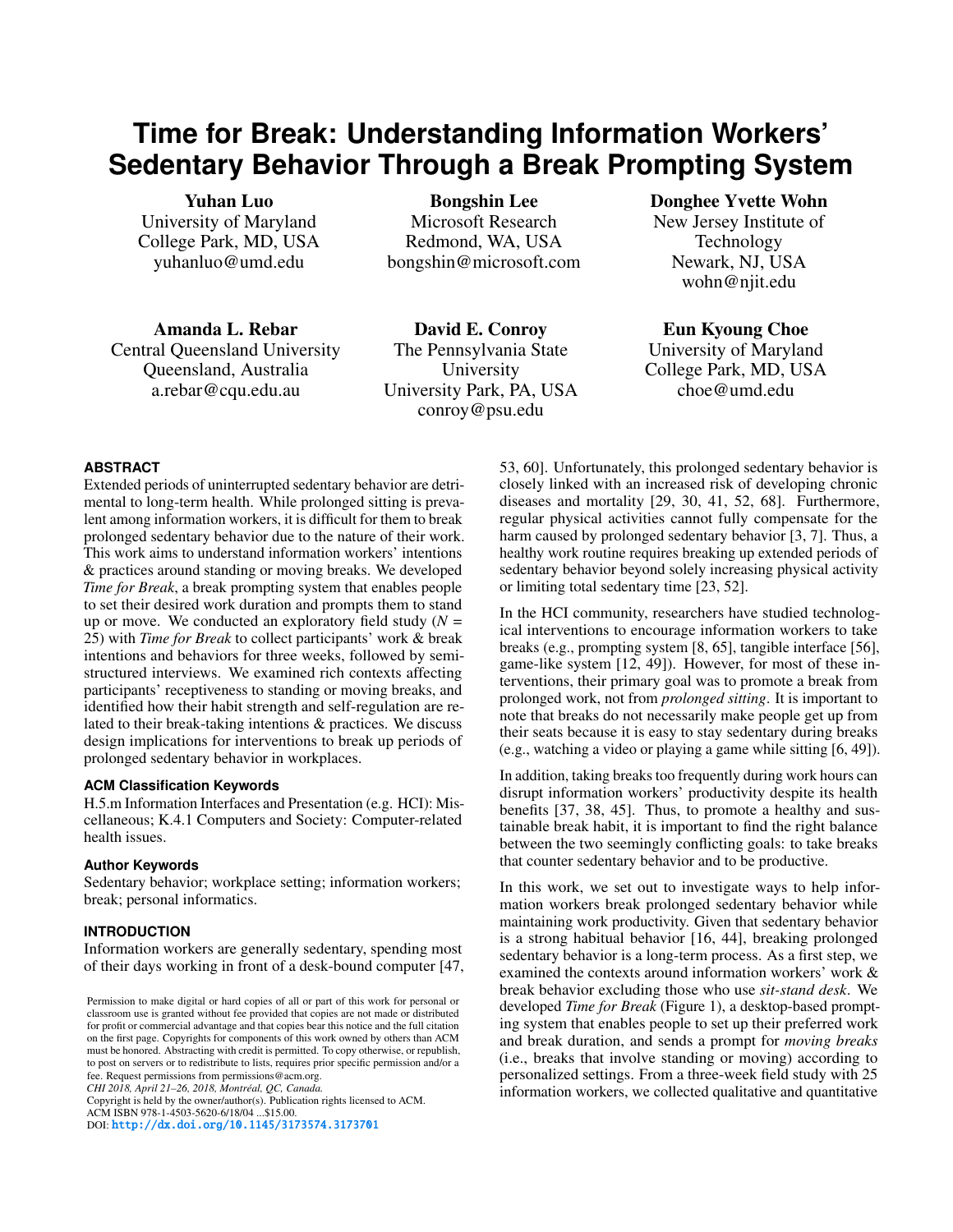

<span id="page-1-0"></span>Figure 1. *Time for Break*'s break prompt dialogue (a), and a follow up question depending on people's response. When they answer "yes," they enter the intended break duration (b). When they answer "no," they enter reasons for not taking a break (c).

data on participants' work and break intentions & practices using *Time for Break*. We found significant trends on their habit strength and self-regulation in taking moving breaks, as well as their work and break intentions & practices. Through semistructured interviews, we learned how participants' breaktaking intentions & practices vary in different contexts.

The first contribution of this work is an empirical understanding of information workers' intentions & practices to take moving breaks, including the gaps between intentions and behaviors, work and break preferences, and the contexts and reasons regarding their choices. The second contribution is a set of design implications for interventions that aim to break prolonged sedentary behavior while maintaining work productivity, and more broadly, suggesting information workers' long-term health as an important design value to consider.

In what follows, we first provide related work and present three research questions. After detailing the design of the *Time for Break*, we describe the field study and report results to answer the research questions. We discuss design implications for building effective interventions to help information workers break sedentary behavior and create a healthy work routine.

#### **RELATED WORK**

In this section, we cover related work in defining and understanding sedentary behavior, and interventions aiming to reduce sedentary behavior. We also described interventions designed to promote breaks in workplaces and to reduce work interruptions in the HCI community.

#### **Sedentary Behavior**

Sedentary behavior is generally defined as waking behavior with low energy expenditure in a seated, reclined, or lying posture [\[4,](#page-9-1) [64\]](#page-12-8). Sedentary behavior often involves activities such as reading, watching TV, and using a computer while seated [\[6,](#page-10-4) [54\]](#page-12-9). Researchers found that prolonged sedentary behavior increases risks for diabetes [\[29\]](#page-11-0), cardiovascular disease [\[68\]](#page-13-0), obesity [\[32\]](#page-11-6), and other chronic diseases [\[40,](#page-11-7) [51\]](#page-12-10). Recently, information workers have increasingly become prone to prolonged sedentary behavior because they usually work on the

desk-bound computer for a long period of time [\[47,](#page-12-0) [53,](#page-12-1) [60\]](#page-12-2). More than 70% of U.S. employees spend over eight hours working during weekdays [\[50\]](#page-12-11). Their sitting time amounts to more than 80% of the work hours [\[53\]](#page-12-1), which is about two hours longer than their sitting time during leisure days [\[47\]](#page-12-0).

A common misunderstanding is that regular physical activities can fully compensate for the harm of prolonged sedentary behavior. Contrary to this belief, scientific evidence shows that the nature of prolonged sedentary behavior is different from lack of exercise [\[3\]](#page-9-0). For example, those who spend the majority of their days sitting can still suffer from the health risks caused by prolonged sedentary behavior, even if they meet the recommended levels of physical activity (e.g., 60 minute moderate physical activities per day) [\[3,](#page-9-0) [7\]](#page-10-0).

Recognizing the harmfulness of prolonged sedentary behavior, researchers designed mobile applications (e.g., B-Mobile [\[8\]](#page-10-2), SitCoach [\[65\]](#page-12-4)) to reduce prolonged sitting by sending regular prompts. Notably, modifying the workplace environment such as installing sit-stand desks [\[1,](#page-9-2) [13\]](#page-10-6) and treadmill workstations [\[39\]](#page-11-8) continues to gain ground. Although some researchers observed a significant reduction in total sitting time with sit-stand desks [\[1,](#page-9-2) [13\]](#page-10-6), other studies showed that the use of sit-stand desks depends on personal willingness, which varied among people [\[28\]](#page-11-9). In addition, while researcher focus on measuring total sitting and active time using these interventions, it remains unclear whether the sitting time was effectively broken up, thereby preventing prolonged sedentary behaviors. To examine alternative strategies to reduce sedentary behavior, Maher and colleagues leveraged *action planning* by having people submit a detailed daily plan of when, where, and how they will engage in physical activity or limiting prolonged sitting time via email [\[44\]](#page-11-5). However, this approach was not effective in reducing sedentary behavior.

Breaking prolonged sedentary behavior is still a challenge for most people due to its strong habitual nature [\[44,](#page-11-5) [57\]](#page-12-12). To investigate the key factors that regulate sedentary behavior, Conroy and colleagues conducted a 14-day ecological momentary assessment study combined with wearable accelerometers [\[16\]](#page-10-5). They found that sedentary behavior was regulated by both habit (automatic process) and intentions (reflective process). Inspired by their work, we measured the habit strength and self-regulation in relation to taking moving breaks to further explore how information workers' habit strength and selfregulation relate to their break-taking intentions & practices.

#### **Promoting Breaks in Workplaces**

To promote healthy work routines for information workers, HCI researchers have designed interventions to promote breaks in workplaces. A common approach is using *promptbased systems*, which remind people to take breaks by leveraging desktop computers (e.g., Time Out [\[62\]](#page-12-13), SuperBreak [\[49\]](#page-12-6)) or mobile phones (e.g., BreakSense [\[12\]](#page-10-3)). Specifically, Super-Break and BreakSense are game-like systems that encourage breaks in workplaces. SuperBreak sends out prompts to encourage people to take regular and frequent microbreaks (i.e., a 25-second break every eight minutes of working) by having them briefly read a document, play an interactive game, or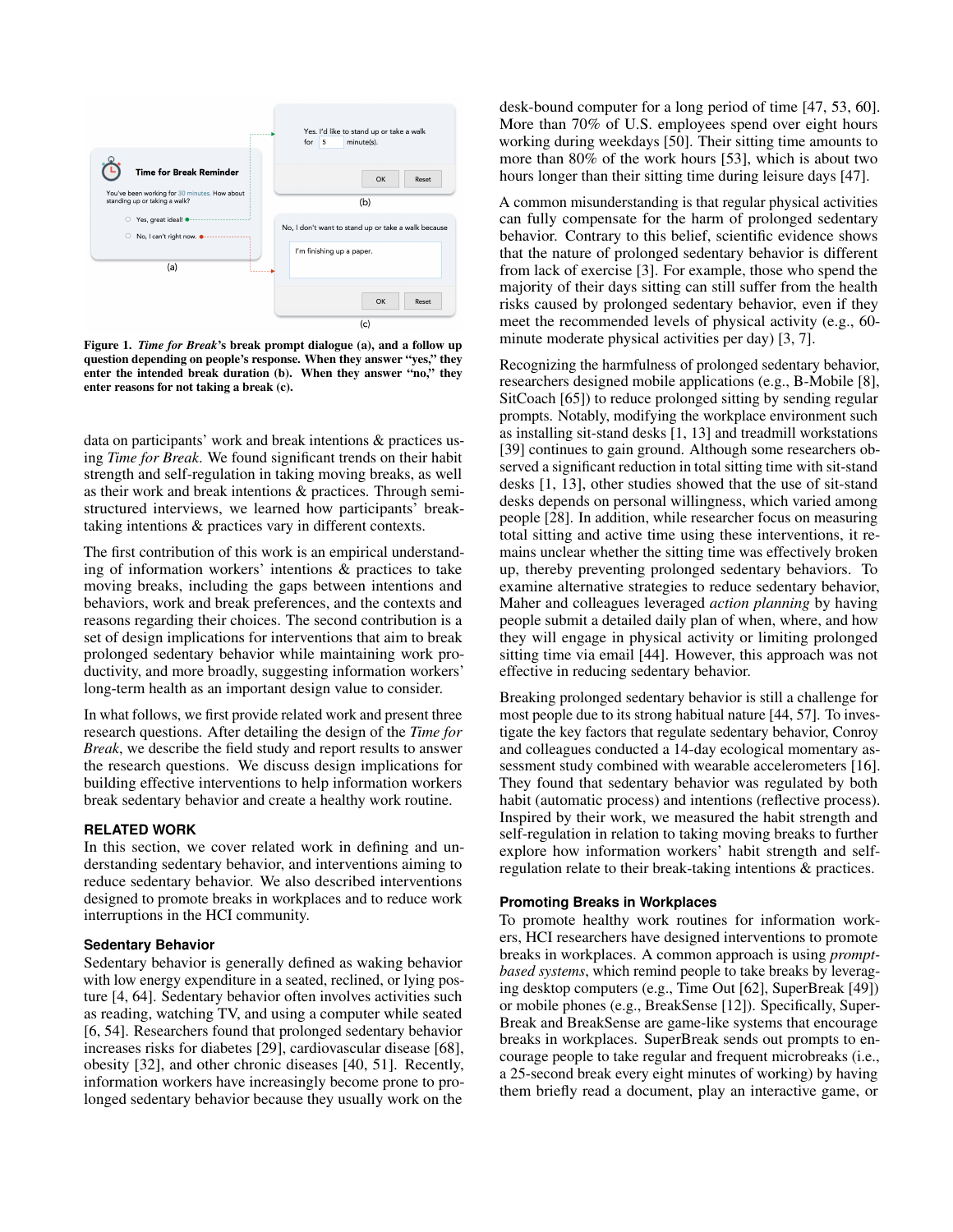watch a video [\[49\]](#page-12-6). SuperBreak was effective in engaging people in taking microbreaks, but it could interrupt their flow of work. BreakSense leverages location sensing to detect people' physical break (e.g., going to the restroom) and invite them to play exergames to extend the break duration [\[12\]](#page-10-3). While BreakSense encouraged people to take longer moving breaks, it did not initiate the breaks. Furthermore, it could discourage people from going back to work.

To understand the effects of different types of work breaks on information workers' productivity, Epstein and colleagues conducted a web-based diary study combined with a survey and interview [\[24\]](#page-10-7). They identified that participants took longer digital and social breaks than they intended, but shorter necessary break, physical break, and outdoors break than they intended. We note that in workplaces, "taking breaks" does not necessarily help people reduce sedentary behaviors: many existing interventions encourage any work breaks, and people can easily engage in sedentary activities during breaks (e.g., checking on social media or watching videos) [\[24,](#page-10-7) [49\]](#page-12-6).

It has been challenging to identify the "appropriate prompting moments" (i.e., when people are receptive and responsive) when designing prompting systems in workplaces. Prompting people at inappropriate moments can introduce unnecessary interruptions and influence their productivity [\[2,](#page-9-3) [19,](#page-10-8) [36\]](#page-11-10). In the HCI community, many researchers have examined interruptibility in workplaces [\[33,](#page-11-11) [35,](#page-11-12) [70\]](#page-13-1). For example, Hudson and colleagues constructed a machine learning model to predict human interruptibility based on their observation on the contexts around information workers [\[33\]](#page-11-11). Iqbal and Bailey examined opportune moments for interruption with a workload-aligned model, and found that the "best" moment to interrupt people was when they were working on tasks with low workload [\[35\]](#page-11-12). However, interruptible moments that are optimized for work productivity are not identical with prompting moments for breaking extended periods of uninterrupted sitting.

In contrast to the works mentioned above, we aim to explore ways to break information workers' prolonged sedentary behaviors by first understanding their work and break intentions & practices. In addition, our work extends the prior research by addressing information workers' habit strength and selfregulation in relation to break-taking behaviors for long-term habit development. In this light, we consider only "standing or moving" breaks as breaks in our study: the term, "moving breaks" in the remaining sections of the paper refers to breaks that involve standing or moving. We also assume that information workers sit while working and we use *sitting duration* and *work duration* interchangeably.

#### **TIME FOR BREAK**

We designed *Time for Break* as a data collection and prompting tool to answer the following three research questions:

- RQ1: What are information workers' intended work and break duration and their actual practices?
- RQ2: What are reasons and contexts around information workers' break-taking intentions and practices?

• RQ3: How do information workers' habit strength and self-regulation relate to their break-taking intentions and practices?

#### **Design Goals**

To answer the three research questions listed above, we aim to design *Time for Break* as a data collection tool, for autonomy, exploratory purpose, and minimal distraction.

#### *Design for Autonomy*

Many prompting systems imposed the fixed duration for work and break (e.g., 5-minute break after every 60-minute sitting) on all participants throughout the study (e.g., [\[65,](#page-12-4) [55\]](#page-12-14)). In contrast, to provide people with control over their schedule, we allow them to change their preferred work duration every day. In addition, people are free to accept, decline, or ignore each break prompt depending on their contexts. Once they accept to take a break, people can set an intended break duration. This ensures that people have the autonomy to decide on their work & break schedules, to dismiss the prompt when necessary, and to set different break duration in different contexts.

#### *Design for Exploratory Purposes*

For the exploratory purposes of understanding information workers' break intentions & practices, we design *Time for Break* to collect people's work & break contexts instead of changing their current break & work habits. In Fogg's term, the break prompt in our study serves as a *signal* (i.e., a reminder that does not change one's motivation or ability to perform the target behavior) [\[25\]](#page-11-13), simply indicating that it is the time to take a moving break rather than persuading people to take a break. Thus, we did not provide any feedback on people's responses or break-taking behaviors, and carefully designed the break prompt using neutral wording (e.g., no encouraging wording for accepting a break or discouraging wording for declining a break). Despite these design choices, we note that *Time for Break* could change people's break-taking intention and behavior through an act of self-monitoring.

#### *Design for Minimal Distraction*

As information workers are generally busy with their work, there are times when they do not want to take any break or even do not have time to respond to the prompt. Given that the break prompt can be a distraction in itself, we strove to minimize distraction. *Time for Break* shows the break prompt at the bottom-right corner of the screen, and automatically closes it after two minutes if people have not responded yet. Additionally, if people are typing or clicking the mouse, *Time for Break* postpones showing the break prompt by 15 seconds to avoid interrupting people's flow of work.

#### **Time for Break Design**

*Time for Break* consists of a work duration setting window, a break prompt window (Figure [1\)](#page-1-0), a break window (with a break timer), and a work timer. People can set their preferred work duration (i.e., for how long they want to continuously work before being prompted) on the work duration setting window once a day every day. People can see how long they have been working by hovering over the work timer in a tray icon located on the Windows notification area. *Time for Break*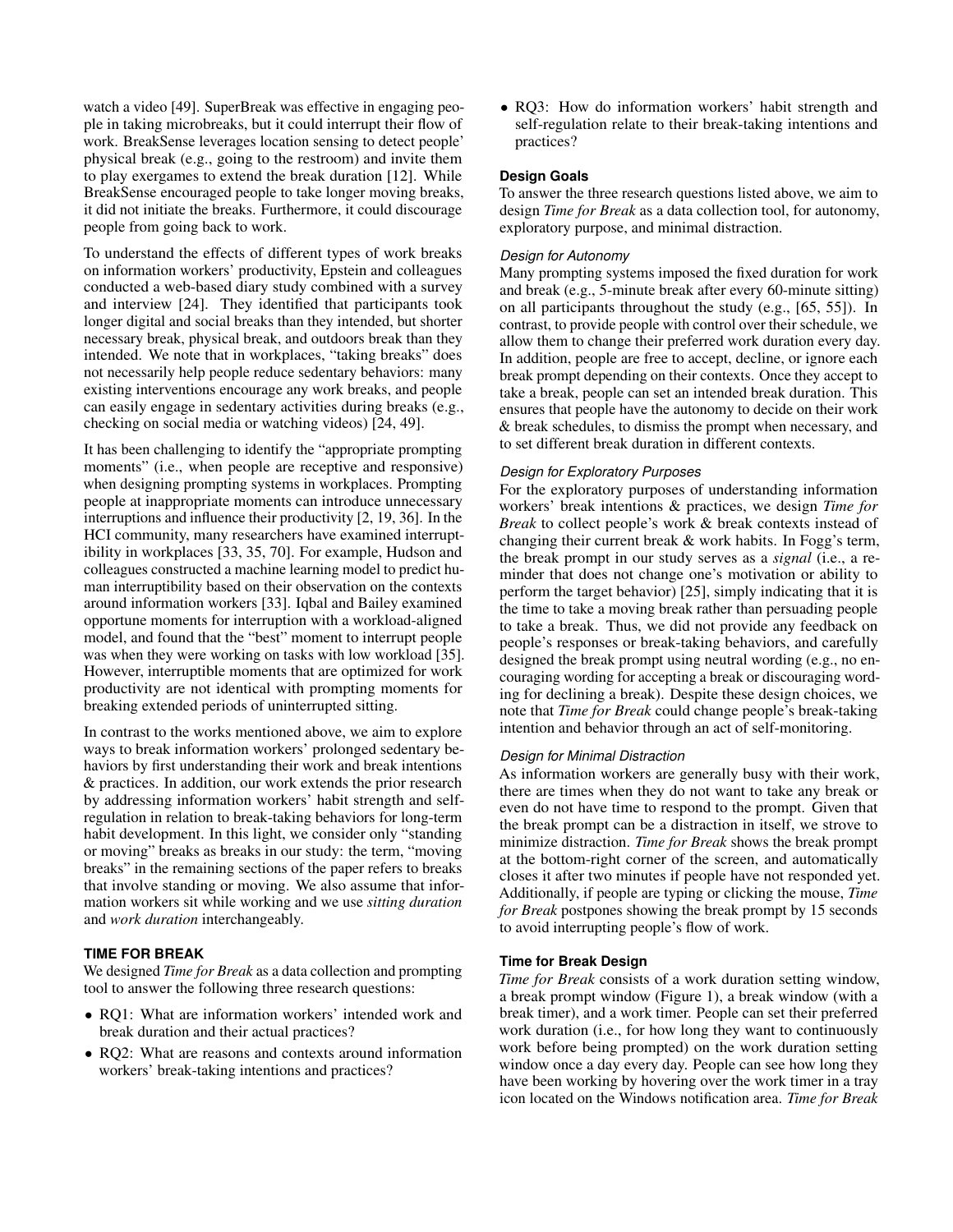

<span id="page-3-0"></span>Figure 2. *Time for Break* interaction flow.

does not provide any other feedback on participants' breaktaking activities or responses. Inspired by Experience Sampling Method [\[17,](#page-10-9) [43,](#page-11-14) [46\]](#page-12-15), *Time for Break* sends out prompts to collect people's break-taking intention and contexts in-situ.

#### *Experience Sampling Method (ESM)*

Experience Sampling Method (ESM) is a research method that asks people to self-report their behavioral and mental aspects repeatedly in real time [\[17,](#page-10-9) [43\]](#page-11-14). It is proven to be valid in identifying between-subjects differences as well as withinsubjects differences on people's intentions and behaviors [\[31\]](#page-11-15).

Originating from psychology, ESM has been widely used in studies conducted in workplaces. For example, Mark and colleagues deployed a desktop-based ESM system to examine the association between information workers' attentional states and the workplace context [\[46\]](#page-12-15). Fullagar and colleagues also used ESM to investigate the relationship between flow (i.e., a comprehensive measure of optimal experience) and subjective well-being of architecture students [\[26\]](#page-11-16). Moreover, to support ESM studies in the wild, many open-source research tools such as PACO [\[21\]](#page-10-10) and Experience Sampler [\[63\]](#page-12-16) are available.

In natural settings, ESM has certain limitations such as selfselection bias and data quality concerns [\[58\]](#page-12-17). Nevertheless, researchers can reduce the limitations through recruiting participants with sufficient motivation to complete the study or minimizing the response burden [\[18,](#page-10-11) [34\]](#page-11-17). Overall, ESM is a powerful approach to link people's current experience with contexts and to surface the rationale behind their overt behavior [\[58\]](#page-12-17). Inspired by the ESM approach, we designed *Time for Break* as a data collection tool that sends out in-situ prompts proximal to people's action, although our study does not strictly follow the traditional ESM design. Thus, *Time for Break* can be best described as an exploratory prompting

tool to collect people's behavioral and attitudinal data in a semi-controlled field deployment study [\[59\]](#page-12-18).

#### *Interaction Flow*

A person receives the break prompt after an uninterrupted computer active time that equals to the work duration he or she set daily. Locking the machine stops and resets the work timer. Upon receiving a prompt, the person can respond with "Yes, great idea!" to accept taking the break, "No, I can't right now." to decline, or simply ignore it (i.e., does not interact with it) based on his or her current state (Figure [2\)](#page-3-0).

• If the person responds "Yes, great idea!," *Time for Break* asks for how long the person wants to take the break (Figure [1b](#page-1-0)). After entering an intended break duration, the person has 10 seconds to wrap up current work (e.g., close a window). After the 10 seconds, the break window (with the break timer) appears and the break mode begins.

The person can go back to work whenever he or she wants; interacting with the machine (i.e., pressing any keys or clicking anywhere on the screen) begins the work mode. In addition, the person can begin the work mode using the break window; the person can click the "Exit Break Mode" button or the "Go Back to Work" button (after the break duration is passed, the break window replaces the "Exit Break Mode" button with the "Go Back to Work" button). *Time for Break* estimates the break duration based on the computer's inactive time during a break.

- If the person responds "No, I can't right now.," *Time for Break* asks the reason why he or she cannot take the break at the moment (Figure [1c](#page-1-0)). The dialogue box disappears after two minutes if the person ignores it.
- If the person ignores the break prompt, it automatically disappears after two minutes, and a new work cycle begins.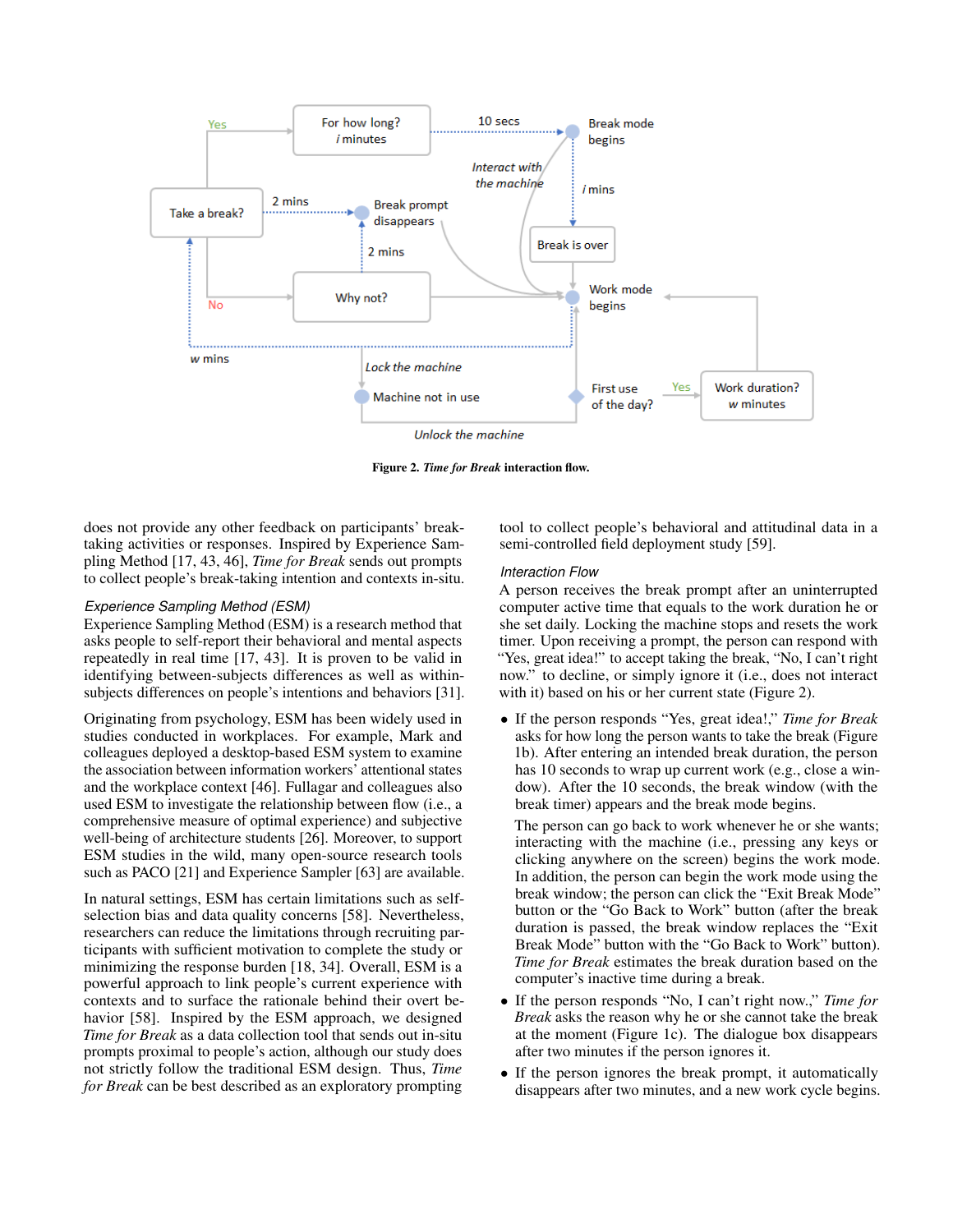#### **Implementation**

We built *Time for Break* as a Windows desktop application in C# with Windows Presentation Foundation (WPF). *Time for Break* transfers the collected data such as people's work duration settings and responses to the prompt to the database (MySQL) located in a secure server. To make *Time for Break* run all the time, we automatically launch it when the machine starts. To ensure people set only one work duration every day, *Time for Break* pops the work duration setting window by keeping track of the date of the latest work duration setting.

#### **METHOD**

We conducted a three-week field study with *Time for Break* at a large state university in the U.S. to explore information workers' work and break intentions & practices. Our study was approved by the university's Institutional Review Board.

#### **Participants**

We advertised the study through the university mailing list and university research volunteer website. Among the 42 people who responded, 26 met the following inclusion criteria: individuals who (1) are over 18; (2) use a Windows machine (laptop or desktop) more than six hours a day on workdays; (3) have administrator rights to install *Time for Break* on their machine; (4) have Internet access; and (5) do not use a sitstand desk. In addition, we purposely recruited people who are interested in breaking prolonged sedentary behavior. One participant dropped out of the study because of family emergency. Among the 25 participants who completed all the study activities, seven were male, and 18 were female. Their age ranges from 24 to 60 ( $M = 39.12$ ,  $SD = 2.55$ ). Five participants were graduate students (4 in Information Sciences, 1 in Aerospace), one was a postdoctoral scholar (Statistics), and 19 were university staff members (4 administrators, 3 IT consultants, 3 financial assistants, 2 research staff, 2 data analysts, 1 facilities coordinator, 1 business manager, 1 corporation relation, 1 events coordinator, 1 career consultant).

#### **Study Procedure**

The study procedure consists of five stages: (1) pre-study questionnaire, (2) pre-study tutorial, (3) three-week data collection with *Time for Break*, (4) post-study questionnaire, and (5) optional post-study interview. Each participant received a \$30 Amazon gift card as compensation at the end of the study. Those who participated in the optional post-study interview received an extra \$10 Amazon gift card.

#### *Pre-Study Questionnaire*

The pre-study questionnaire was administered via a web survey, which covered the study consent, basic demographic information, motivations to take moving breaks during work hours, and self-reported habit strength and self-regulation in *taking moving breaks*[1](#page-4-0) . Habit strength was measured by the 4-item automaticity subscale from the Self-Report Habit Index [\[66\]](#page-12-19). This measure has validated psychometric properties from prior research, which is widely used for measuring habit strength

for behaviors [\[16,](#page-10-5) [44,](#page-11-5) [27\]](#page-11-18). Self-regulation was measured by a 6-item subscale from the Self-Regulation Questionnaire (SRQ) [\[10\]](#page-10-12), and was tailored to assess participants' ability to develop, implement, and keep a plan of breaking prolonged sitting. This measure has been used to assess various behaviors including physical activities and sedentary behavior [\[11\]](#page-10-13).

#### *Pre-Study Tutorial*

After the pre-study questionnaire, we scheduled a pre-study tutorial with each participant in-person  $(n = 18)$ , over Skype  $(n = 4)$ , and via phone call  $(n = 3)$ . During the 20-minute tutorial, we helped participants install *Time for Break* on their machines, and instructed them in setting up a work duration and responding to the break prompt. We emphasized that the "breaks" in this study mean breaks that involve standing up or moving, and that the study compensation is not tied to their responses to the break prompts.

#### *Data Collection with Time for Break*

Right after the pre-study tutorial, participants started to use and respond to *Time for Break* for the next three weeks. During the three-week data collection period, we did not contact the participants. Two participants reached us to seek help in reinstalling *Time for Break* due to system upgrade, and three notified us of their one-day leave off work via email.

#### *Post-Study Questionnaire*

The post-study questionnaire consisted of the same questions on participants' *habit strength* and *self-regulation* in taking moving breaks during work hours. We also asked participants' qualitative feedback on their experience with *Time for Break*, such as new features they would like to see and additional information they wanted to share with us.

#### *Optional Post-Study Interview*

After the post-study questionnaire, participants had an option to participate in a post-study interview. We interviewed 23 participants (in-person ( $n = 18$ ), Skype ( $n = 3$ ), phone call (*n* = 2)) out of 25. The interview was semi-structured, and lasted from 20 to 60 minutes. During the interview, we asked participants to talk about their experience with *Time for Break*, such as their work and break preferences, why they accept or decline to take breaks upon receiving the break prompt, and their perceived productivity during the study period. We also asked them what they learned from the study, and what they liked and disliked about *Time for Break*.

#### **Data Analysis**

In this section, we describe the data we collected from each study stage and the methods we used to perform data analysis.

#### *Questionnaire Data Analysis*

We used open coding to categorize participants' motivations to take moving breaks during work hours. We also digitized participants' qualitative feedback on *Time for Break* from the post-study questionnaire. We conducted paired-samples *t*-tests to compare participants' pre- and post-study *habit strength* and *self-regulation* in taking moving breaks during work hours.

<span id="page-4-0"></span><sup>&</sup>lt;sup>1</sup>We note that sedentary behavior is in general a strong habitual behavior, which is insensitive to self-reported measures; therefore, researchers often measure an opposite behavior to the habitual behavior [\[44\]](#page-11-5), that is, "taking moving breaks" in our case.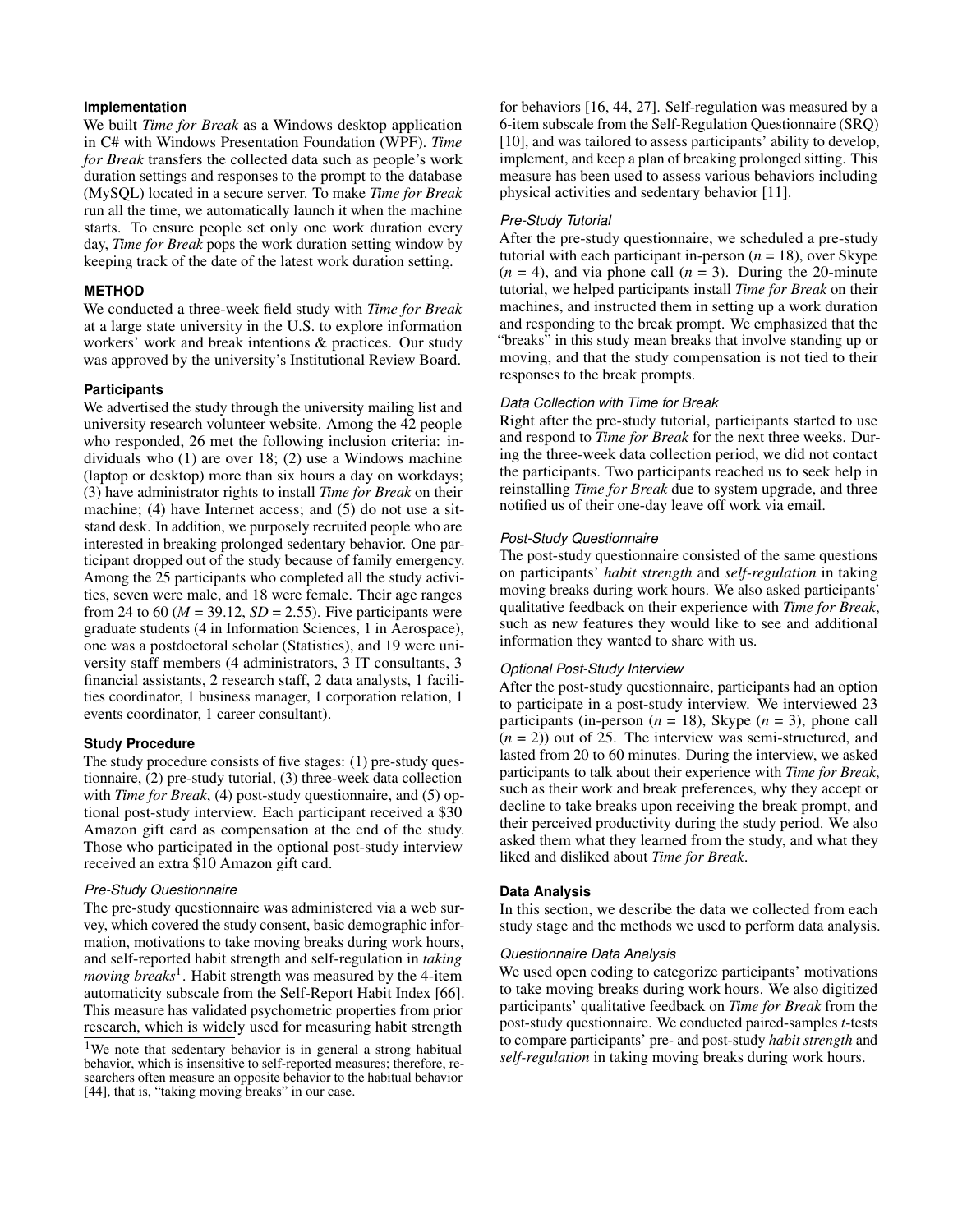#### *Log Data Analyses*

We summarized the descriptive results from the log data of *Time for Break*, including *daily work duration*, *response latency* (i.e., the time span between when participants received the break prompt and when they submitted their responses), *responses to the prompts* (i.e., "yes," "no," or ignore), *intended break duration*, *actual break duration*, and *reasons for not taking breaks*. We excluded 17 out of 542 (3.1%) free-form text entries because they were unrecognizable (e.g., random letters, pure numbers, and symbols). We classified the remaining entries into different types of reasons for not take breaks using thematic analysis.

To analyze the quantitative data, we first conducted a Box-Cox transformation [\[9\]](#page-10-14) on the variables that had a skew value > 1.5 (i.e., *work duration*, *response latency*, *intended break duration*, and *actual break duration*). We then calculated the Intra-class Correlations (ICC) [\[69\]](#page-13-2) of *work duration*, *response latency*, *intended break duration*, and *actual break duration* to find out how much variation was due to betweensubjects differences (i.e., how stable versus malleable these variables were). We then used linear and logistic multilevel modeling [\[5\]](#page-10-15) to examine what between- and within-subjects factors predicted work duration, response latency, intended break duration, actual break duration, and changes of *habitstrength* and *self-regulation* from pre-study to post-study. In addition, we set up a linear multilevel model to test whether the variability in a person's work duration, response latency, intended break duration, and actual break duration (i.e., personlevel standard deviations controlled for person-level means of each variable) impacted the degree of habit strength and self-regulation change across the study.

#### *Interview Data Analysis*

The interview provided more details on participants' rationales of their log data and their break-taking intentions & practices. We audio recorded and transcribed all 23 interviews. Based on the framework of qualitative analysis [\[48\]](#page-12-20), two researchers used bottom-up thematic analysis to identify emerging themes through iterative coding. One of the coders was not involved in the interviews, ensuring an independent perspective. The research team discussed major themes and established recurring codes of participants' motivation to take moving breaks, work and break preferences, and experience with *Time for Break*.

#### **RESULTS**

Over the course of three weeks, *Time for Break* collected 374 days of work duration settings and delivered 1,599 break prompts, in which there were 642 (40%) responses of "yes" and  $542$  (34%) responses of "no." The remaining  $415$  (26%) break prompts were ignored by participants. The average response latency to the prompt was  $23.57$  seconds  $(SD = 27.91)$ , excluding the cases when the prompt was ignored. Here, we report our findings according to the three research questions presented earlier. To ensure the confidentiality of participants, we assigned a participant identifier (P#) to each participant.

## **RQ1: Information Workers' Intended Work & Break Dura-**

#### **tion and Their Actual Practices**

In general, participants had different preferences in setting their work duration, but similar preferences in setting their intended break duration. Here, we describe the similarities and differences on participants' intended work duration and break duration, as well as their actual practices.

#### *Work Duration*

The log data showed that (1) most variability in work duration setting was at the between-subjects level (ICC = .70): participants typically set their work duration with less variance each day compared to the variance between participants; and (2) in the range of work duration from 20 to 120 minutes, 60 minutes was most prevalent, as 172 out of 374 (46%) daily work duration was set to 60 minutes. On the last day of the study, 13 participants set 60 minutes as their work duration, and among them, five participants (P5, P7, P10, P12, P25) kept a 60-minute work duration throughout the study.

We found that participants preferred 60-minute work duration because it is (1) manageable: *"I pushed it to 60 [minutes], and that generally speaking became manageable ... at least a reasonable starting point and knowing throughout the day that some time of the day you need to get up"* (P11); (2) easy to track: *"... it's easier to keep track on it by hour, kind of in my head without tracking the icon"* (P19); and (3) neither too short nor too long: *"I think the longer times were too long. The shorter ones were too short, like it was popping up all the time. So I was either having to say no or I couldn't do the way with so many pop ups"* (P18).

However, it was common for participants to change the work duration depending on their schedule. For example, P15 usually set the work duration that is longer than her meeting duration so that she can avoid receiving a break prompt during the meeting: *"... if I have meetings for 30 minutes long, I tried to set [work duration] for 45 to an hour."* But her meeting duration changed from day to day, which made her frequently adjust the work duration. Similarly, P13 set her work duration based on whether she would be busy during the day: *"There were days I need to work for a longer time so I set 90 [minutes]. The other days I set 60 [minutes]."*

#### *Break Duration*

With paired-samples *t*-tests, we found a significant difference between participants' average intended break duration (*M* = 4.42,  $SD = 5.42$ ) and actual break duration ( $M = 5.92$ ,  $SD =$ 11.88) in minutes,  $t(641) = -3.922$ ,  $d = .16$ ,  $p < .001$ . Using linear multilevel modeling, we found the following set of trends on participants' intended and actual break duration with their work duration, response latency and the study days.

Intended Break Duration: The log data showed that (1) most variability in intended break duration was at within-subjects level (ICC = .13): each participant's intended break duration varied more across the study period compared to the variance between participants; (2) participants who set longer work duration on average tended to set longer intended break duration  $(b = .40, p < .001)$ ; (3) participants' intended break duration significantly decreased over time ( $b = -0.03$ ,  $p < .001$ ); and (4) those who responded slower to the prompt on average tended to set longer intended break duration ( $b = .02$ ,  $p < .001$ ).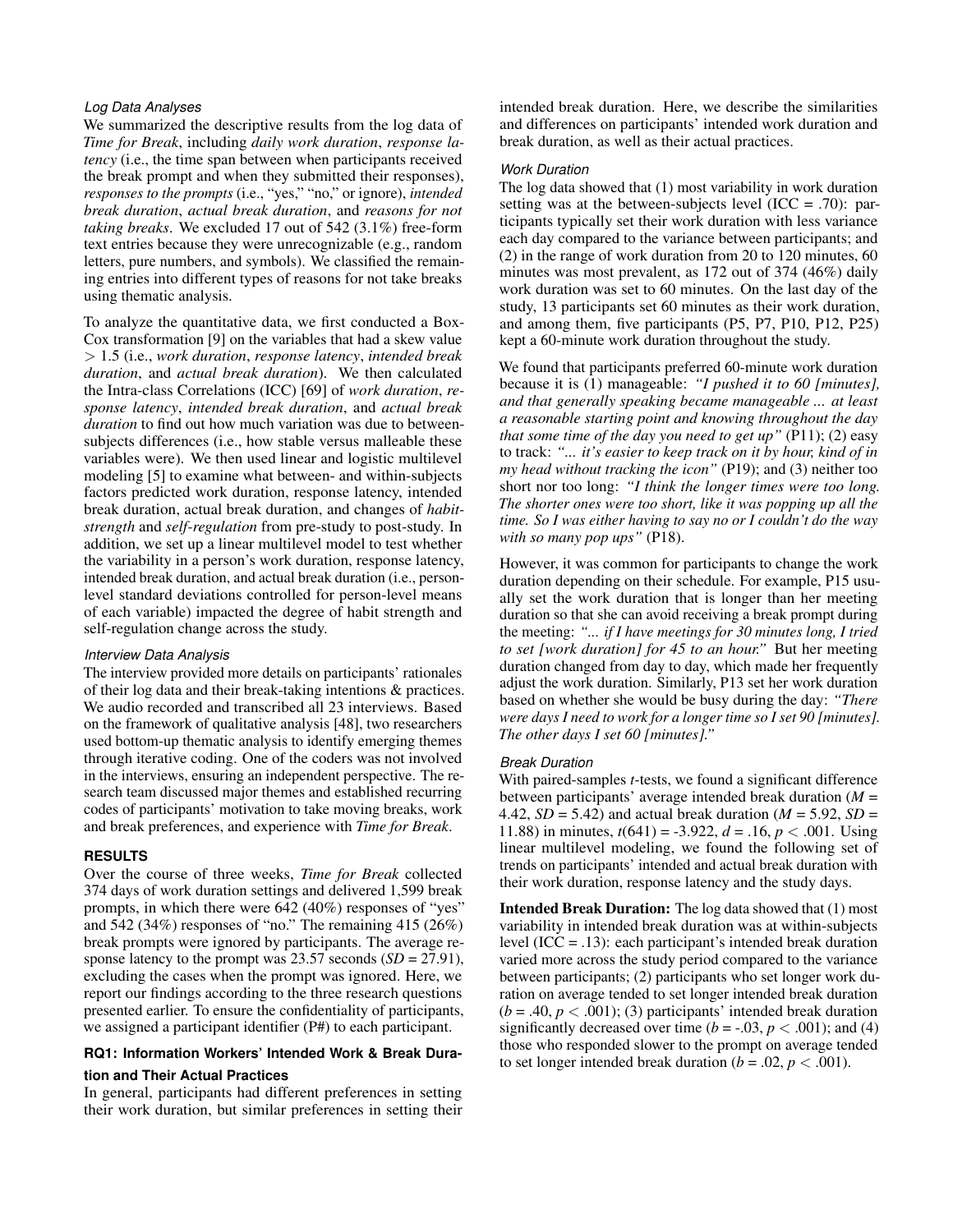From the interviews, we learned that participants set their break duration based on what break activities they were going to do: *"If I go to restroom or stretch my leg I usually set it longer. If I'm just looking around and getting away from my desk, it's usually just 1 minute"* (P14). Whereas sometimes they decided their break duration based on how much work they had done: *"If I had accomplished a lot, I would say, okay, I would just take a longer break. If I had less accomplished than I would like to, I was like I'm going [to] get this done and the break can be short"* (P1).

The intended break duration ranged from 1 to 60 minutes. Seven participants kept the same break duration all the time, and among them, five (P2, P3, P6, P12, P23) kept it at 5 minutes, one (P7) kept it at 3 minutes, and one (P9) kept it at 2 minutes. These participants considered the break duration they input every time as a minimum duration for break: *"I think 5 minutes was like something in my head about what I should be taking at minimum"* (P23), *"I wanted to make sure I walked away for at least 3 minutes"* (P7).

Actual Break Duration: The log data showed that (1) most of variability in actual break duration was at within-subjects level  $(ICC = .09)$ : each participant's actual break duration varied more across the study period compared to the variance between participants; (2) at the between-subjects level, participants' actual break duration was not consistent with their intended break duration ( $b = 37.12$ ,  $p = .846$ ); (3) at the within-subjects level, when participants set longer intended break duration than usual, they actually took longer breaks  $(b = 453.53, p)$  $<$  0.01); and (4) nine participants took significantly longer breaks than they intended, and two took significantly shorter breaks than they intended.

Taking longer break than intended was usually due to incidental socializing: *"got caught in the hallway talking to somebody"* (P9). Due to the nature of our study environment where 10 participants worked in close proximity, we found that social interaction was common during breaks, and sometimes, they had synchronized breaks (e.g., chatting with others and meeting with mentors leveraging moving breaks). For those who took shorter breaks, they tended to overestimate the break duration without much thinking: *"It seems 5 minutes is a long time to grab a drink. It's interesting, I didn't notice that"* (P3), and would not wait until the end of the break: *"When I came back, if it says I get 5 more minutes, I'll just start to work"* (P13).

## **RQ2: The Contexts Around Information Workers' Break-Taking Intentions & Practices**

Participants had various reasons to take breaks or not. Here, we describe participants' motivations to take moving breaks, and the reasons behind their responses to the break prompt. In addition, we describe what participants learned about their work and break habits from the study.

#### *Motivations to Take Moving Breaks*

In the pre-study questionnaire, we asked participants their motivation to take breaks during work hours. From their responses, we found they have the following different motivations: (1) lowering stress or being relaxed (32.1%), (2) physiological needs (e.g., need to go to restroom or go for lunch; 28.6%), (3) getting refreshed from work (23.2%), and

(4) staying healthy (12.5%). Two participants answered that they did not have specific motivation to take moving breaks.

#### *Responses to the Break Prompt*

The log data showed that participants with stronger pre-study habit strength in taking moving breaks were more likely to respond "yes" to the break prompt ( $OR = 1.26$ ,  $p < .001$ ). However, the pre-study self-regulation in taking moving breaks did not predict participants' responses to the prompt (*OR* = .90,  $p = .281$ ). The log data also showed that although the work duration did not predict participants' responses to the prompt  $(OR = .99, p = .903)$ , for the days when participants had longer work duration than usual, they responded "yes" more often at the within-subjects level ( $OR = 1.30$ ,  $p = .029$ ).

During the post-study interview, we asked participants to recall the common situations when they responded "yes" to the break prompt. We noticed that with the break prompt, participants' break-taking intentions were based on their current work and mental status rather than their intrinsic motivation in taking moving breaks. All the participants mentioned they responded "yes" to the break prompt when they had physiological needs. Other situations included when they just completed a task, worked on an easy or difficult task, had a flexible schedule, and felt tired. For example, P20 noted, *"Probably only when I had to go to the bathroom, grab coffee [or] lunch, or go to a meeting. I rarely just get up and stretch."* Similarly, P4 noted that he usually took a moving break when he wanted to go to restroom, smoke, or get a coffee.

Among the 542 "no" responses, 525 entries (96.9%) provided valid reasons for declining to take a moving break. The most prevalent reasons for declining to take a break were: busy working (40.6%), in a meeting or class (18.9%), and just coming back from a break (15.2%). Table [1](#page-7-0) shows the reasons along with example quotes from the participants. We noticed that many participants entered "just coming back from a break" as the reason for not taking a break, because they could occasionally leave their desk without locking their machines, which could not be captured by *Time for Break*.

#### *Increased Self-Awareness*

Even though *Time for Break* did not provide participants with any feedback besides how long they had been sitting, participants became aware of their work and break routines during the study through receiving prompts and responding to them.

While talking about the experience with *Time for Break*, eight participants stated that they were not aware of how long they had been sitting until the break prompt popped up: *"every once in a while, it was kind of a surprise like oh, that much time has passed"* (P9), *"I'm surprised that that much time elapsed already"* (P20). In addition, through receiving the break prompt with a certain frequency, participants were aware of their sedentary level. Some participants realized that they spent too much time on sitting: *"I learned that I don't get up enough. I need to do better, standing up and walking away"* (P10). While others realized that they were less sedentary than they had thought: *"I didn't notice until the study. I didn't notice I got up so frequently. For 120 minutes, I was not sedentary at all. But for 60 minutes, maybe I am"* (P2).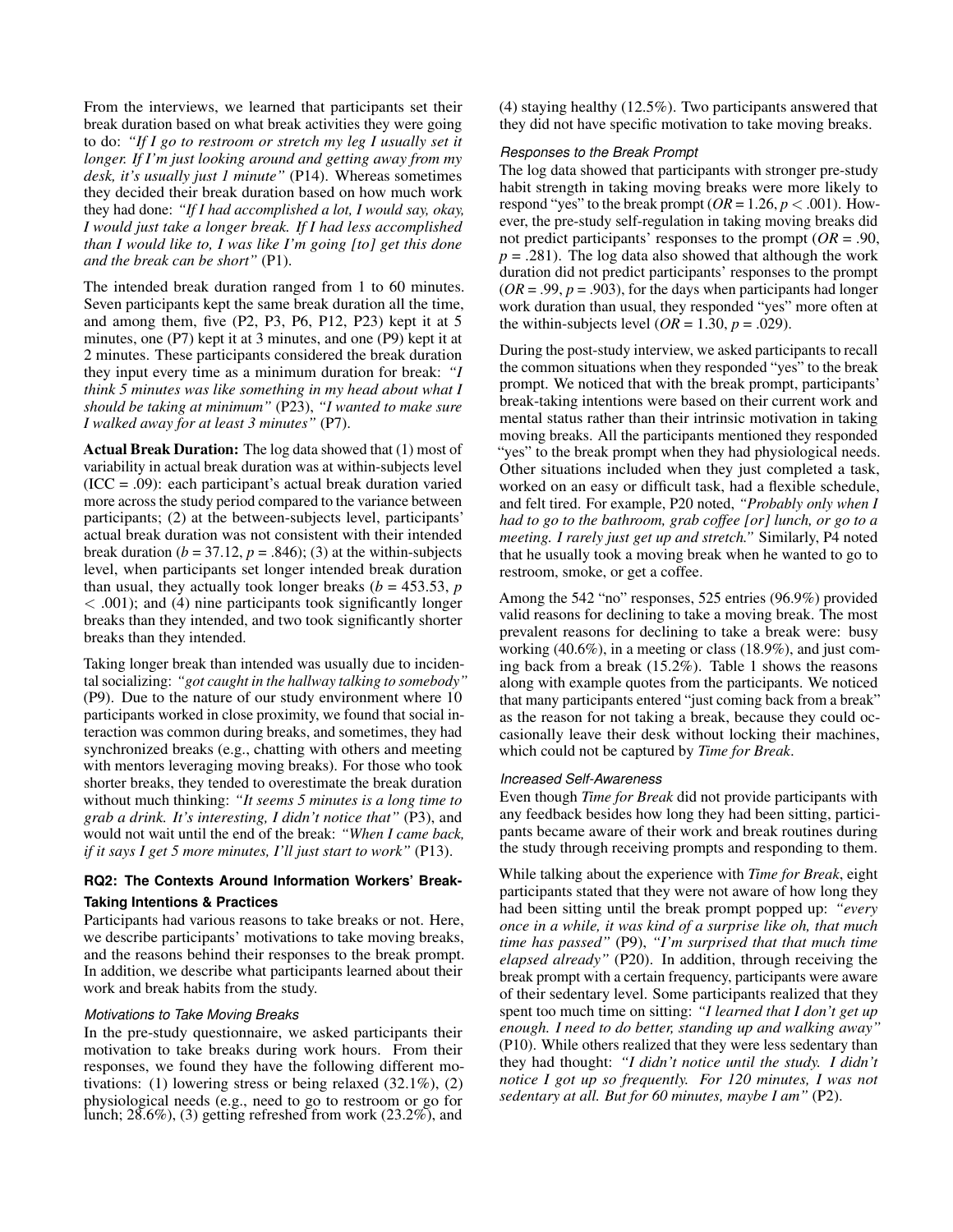| <b>Reasons</b>                      | Percentage | <b>Example Ouotes</b>                                                                 |
|-------------------------------------|------------|---------------------------------------------------------------------------------------|
| busy working                        | $40.6\%$   | "It [Time for Break] prompted me to take a break, which I didn't want to. Because     |
|                                     |            | I was focused on something and I want to keep doing it." (P4)                         |
| in a meeting or class               | 18.9%      | "They were sometimes in a video conference I was sharing my screen and it pop         |
|                                     |            | up. I had to say no." $(P14)$                                                         |
| coming back from a break            | $15.2\%$   | "I just came back to my desk from lunch, it popped up and I had to click no." (P5)    |
| close to finish something           | 8.8%       | "Some of the times I would be prompted to take a break but I was like almost done     |
|                                     |            | with something, that would take me like five more minutes, so I would like not to     |
|                                     |            | take my break when I was prompted." (P1)                                              |
| heading to other place (e.g., home) | $7.9\%$    | "Especially towards the end of the day, I'm going home anyway I know that 30          |
| soon                                |            | minutes tacked on to me being able to go home." (P11)                                 |
| engaged in a conversation           | $3.7\%$    | "I was in the middle of a phone call. Sometimes it's kind of hard to say 'yes'." (P6) |
| engaged in a screen-based activity  | 2.5%       | "sometimes [I was] working but then [I] switched to a game, and when it popped        |
| (e.g., video, game)                 |            | up I would say no." $(P24)$                                                           |
| having lunch or dinner              | $2.4\%$    | "I was eating lunch at my desk. I would not take a break during lunch." (P22)         |

<span id="page-7-0"></span>Table 1. Reasons logged on *Time for Break* for not taking a break, and example quotes from the post-study interview.

Although we did not measure participants' work productivity or suggest them to improve on their work productivity, five participants indicated that their productivity improved by taking moving breaks with *Time for Break*. For example, P11 noted that *"You know it was good to get away from the desk, come back and be [sic] refreshing, and my productivity improved."* P6 mentioned that he became more productive by trying to respond "yes" to the break prompt before it disappeared: *"like 10 minutes before it's coming up, I'd wrap up work and tried to get it done faster, so I'd catch those breaks. Or maybe, switch to some easy task like emailing ... If there is [an effect], it must be increasing the productivity."* Other participants such as P1 noted that *Time for Break* helped her keep a consistent work and break schedule: *"I was in a more thoughtful mind, maintaining a certain schedule of working, it kind of enabled me to implement a midday break, just breaking up 8 hours or 8 and a half hours of continuous working."*

Participants expressed the desire to receive feedback on their responses to the prompt and break-taking behavior so that they can better understand their work and break patterns and make improvement accordingly: *"so if there is like some feedback for me to show my progress over time, [it] would help me understand how well I'm actually doing, or maybe some graph showing what I'm actually doing and what I thought I might be doing"* (P3), *"something like check your progress or see how you did surround everything"* (P8).

#### *Increased Accountability*

Although we designed the break prompt in a neutral way, seven participants mentioned that they felt accountable to respond "yes" to the break prompt. For example, P8, who set her work duration as 30 minutes every day, said: *"it was annoying sometimes, but I still felt that 30 minutes was the right amount of time. So I felt that I had to comply with the annoyance because that's what it was meant to do."* Some participants even felt guilty for responding 'no' to the break prompt, such as P1: *"maybe slightly guilty. I knew that I should be doing this, I should not be saying "no" to it so often"* and P10: *"It's just made me feel bad. It's like oh god, I should have got up but I'm not taking care of myself."*

In addition, four participants tended to wait for the break prompt even when they were ready to take a moving break: *"I would check it [the work duration counter] occasionally just to see when my break is. Because I wanted to get a drink of water or something and I would see when the window was going to come up, and wait to take my break"* (P21). Likewise, P14 liked to mouse over the work duration counter even though she was ready for a break: *"to check how soon my next break would be, I wait like usually 10 or 15 minutes [for the prompt], and then I went to the restroom."*

### **RQ3: Relationships Between Habit Strength, Self-**

#### **Regulation, Break-Taking Intentions & Practices**

We found that participants' pre-study habit strength and selfregulation played different but important roles in their breaktaking intentions & practices. Moreover, their break-taking intentions & practices affected their post-study habit strength and self-regulation differently. In this section, we first describe the results on participants' response latency to the break prompt, and then report the findings around participants' habit strength and self-regulation.

#### *Response Latency*

The log data showed that (1) participants who set longer work duration on average responded slower than those who set shorter work duration ( $b = 4.82$ ,  $p = .013$ ); (2) participants responded to the break prompt faster as the study progressed (*b*  $=$  -.74,  $p = .013$ ; (3) more than half of the responses (50.6%) occurred within the first 20 seconds upon receiving the prompt; and (4) there is no significant correlation between response latency and responses of "yes" or "no"  $(OR = 1.00, p = .598)$ .

During the interview, participants stated that if they were certain whether to take a break or not, they would respond very quickly: *"When I responded 'no,' I knew for a fact that I couldn't leave my desk ... So I didn't even give it much thought to click the 'no' button"* (P2). However, when they wanted to take a break but were not ready for it, they tried to catch up the prompt within 2 minutes before it disappeared. Thus, it took them longer to respond to the break prompt: *"a couple times I would wait like another minute before I would click on the 'yes.' So I could finish the work and then click it"* (P9).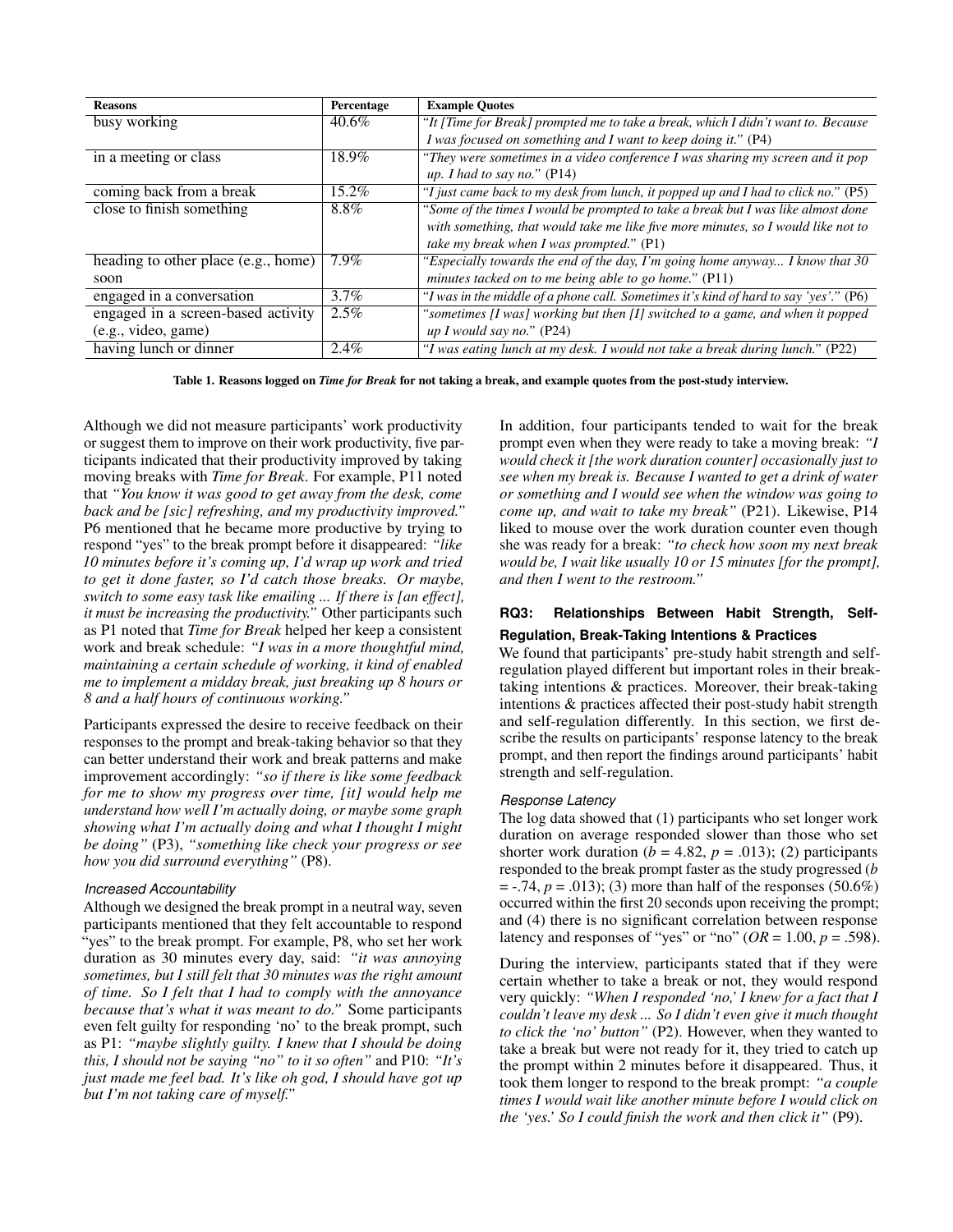#### *Habit Strength and Self-Regulation*

The log data showed that participants' habit strength and selfregulation both increased from pre-study to post-study, but the increase was significant only for pre/post self-regulation (*M*  $= 4.26$ , *SD* = 0.60; *M* = 3.75, *SD* = 0.77),  $t(24) = -3.64$ , *p* = .010, *d* = .728. Although self-regulation did not predict participants' responses to the prompt, participants with stronger self-regulation responded faster to the break prompt ( $b = -6.96$ ,  $p < .001$ ). In addition, we found that participants who set consistent intended break duration increased their habit strength more than participants who set variable intended break duration ( $b = -1.34$ ,  $p = .04$ ).

#### **DISCUSSION**

Our goal was to inform the design of systems for promoting long-term healthy work routines. In designing such systems, we should consider both health and productivity as two important design values and devise ways to support both without significantly compromising one over the other. In the following, we describe the lessons learned and implications for designing effective systems that aim to help people break prolonged sedentary behavior while maintaining productivity. We also discuss the limitations of the study and future work.

#### **Consider Long-term Health as an Important Design Value**

Our study results showed that people's motivations to take moving breaks are not well aligned with why they actually take moving breaks. Even though many participants recognized the importance of taking moving breaks for reasons such as lowering stress, being relaxed, getting refreshed from work, and staying healthy, their actual breaks were mainly driven from physiological needs. This finding is consistent with previous research, which found that people are inclined to make efforts to satisfy their physiological needs rather than psychological needs [\[20\]](#page-10-16). Therefore, future systems should link the long-term benefits of breaking prolonged sedentary behavior to taking regular moving breaks.

Similarly, prior works on interruptibility tend to optimize people's near-term work productivity; for example, if people are continuously debugging for several hours without a break, this would not be considered as a good time to interrupt. However, from the perspective of breaking the sedentary behavior to account for workers' long-term health, they should have taken a moving break once the working hours have passed a certain threshold. To design systems for promoting healthy work routines, factors affecting workers' long-term health should be treated as equally important as their productivity goals.

#### **Support Creating Work & Break Rhythm**

Our results showed that participants with stronger pre-study habit strength in taking moving breaks responded "yes" to the prompt more often than those with weaker pre-study habit strength. This finding reflects that it was easy for participants to act in line with existing habits but was more difficult to start a new habit (i.e., change behavior solely rely on self-regulation). Participants' self-regulation significantly increased over the study period, which means that they became better at developing and managing their plan to take moving breaks. We suspect that the result is partly due to (1) selfset work & break duration and (2) prompts' cyclical nature. Entering data and receiving prompts could have enhanced awareness, and the periodical prompts could have helped participants keep a consistent work & break schedule and develop self-accountability, regulating behaviors.

On the other hand, we found no significant difference in pre/post habit strength, which indicates that simple promptbased systems might not be enough to promote automaticity in the target behavior. However, participants who set consistent intended break duration showed a higher increase in their post-study habit strength than those who set variable intended break duration. This result corresponds to the prior work that suggested promoting habit strength through regular routines [\[61\]](#page-12-21). As participants' intended break duration varied a lot at the within-subjects level, we suspect that this overall inconsistent intended break duration is one of the reasons why their post-study habit strength did not significantly increase: frequently changing the intended break duration might have disrupted formation of regular routines.

Moreover, many participants tended to take longer breaks than they intended. This might be due to the unique work settings of our study participants, where most participants were easy to be caught by their co-workers during the break and start chatting. Participants did not necessarily try to follow the break duration because keeping track of how long a break has passed required extra effort, especially when they were socializing. Moreover, some participants did not think it is important to stick to the intended break duration while others felt awkward and impolite to suddenly stop talking and go back to work just because their break duration was over.

Prior work [\[16,](#page-10-5) [44\]](#page-11-5) showed that habit strength plays an important role in promoting healthy behavior, including breaking prolonged sedentary behavior. To increase habit strength, an effective way is to support people to routinely perform the target behavior [\[61\]](#page-12-21). We suggest that future systems support routine formation by nudging people not only to set a more consistent intended work and break duration but also to abide by the intended break duration. We could use smart phone or wearable devices, designing a multimodal prompting mechanism to remind people of going back to work. In this way, people can regulate their actual break duration to align with their intended break duration and maintain their regular work schedule. Besides, for those who usually get caught by someone during the break, the "work prompt" can be an excuse of absence and avoid social friction.

#### **Promote Moving Breaks in Workplaces**

As workplace is a social environment, participants occasionally had moving breaks with their coworkers during which they discussed work-related matters, had coffee or lunch together, or just ran into each other and started chatting. We envision a new opportunity to promote synchronized breaks among coworkers, during which they stand up and move together. Taking break together could also help enhance the communication among employees, and thus improve organization productivity [\[67\]](#page-13-3).

In addition, there are meetings that can be done while walking or standing up, such as regular one-on-one meetings between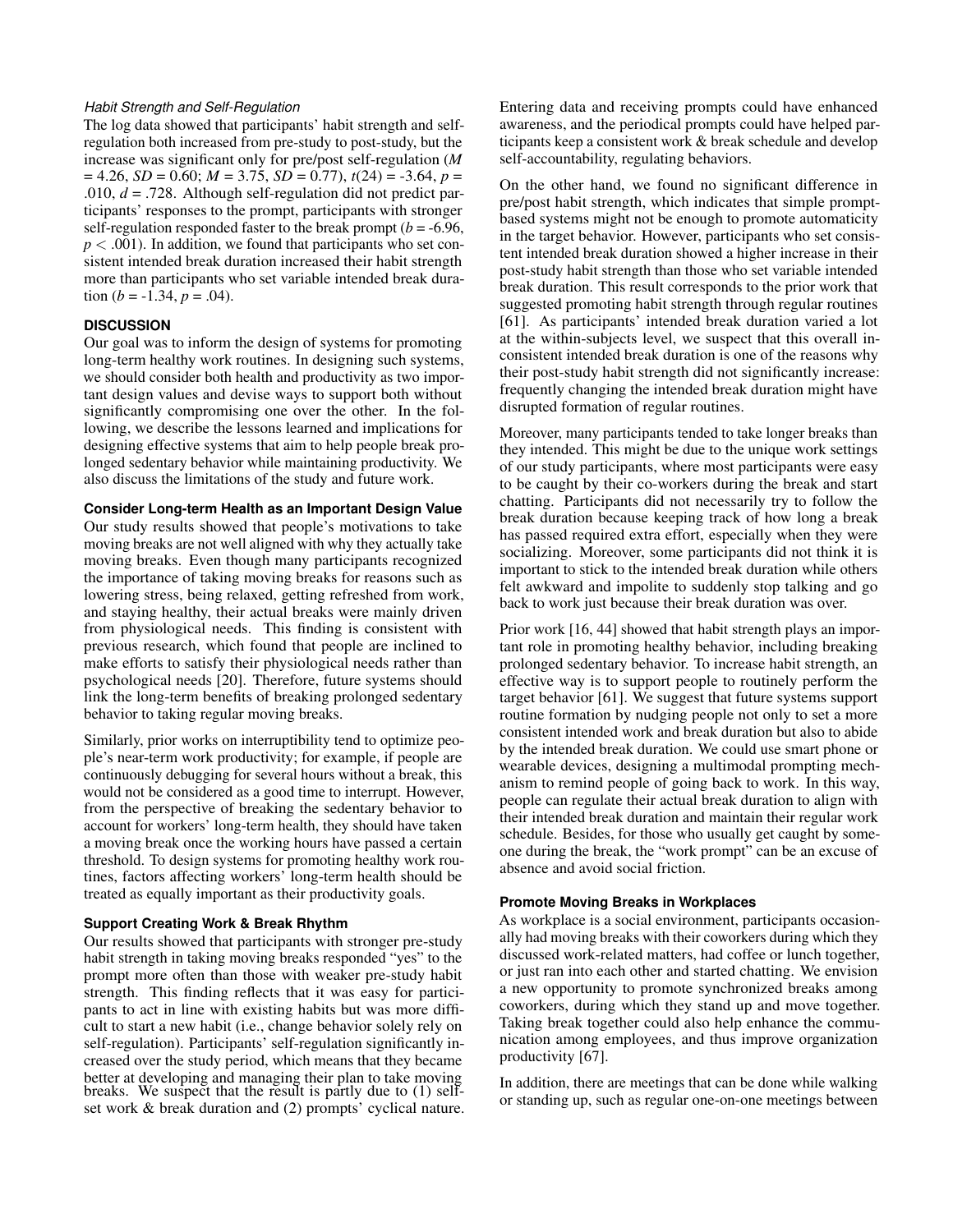a mentor and mentee, or small-group meetings that do not require whiteboards, computers, or projector. Drawn from the common social interaction during moving breaks, we suggest a break prompting system that encourages people to schedule a "walking meeting" rather than "sitting meeting" by recommending a walking path considering the time and weather.

Meetings commonly last for 30 minutes or for an hour; we suspect this is due to people's preconceived notion of meeting duration, and the default settings of calendar systems. In a similar vein, our study showed that people's commonly set 60 minute work duration. This leaves not enough room for taking moving breaks between meetings especially when another meeting or event is scheduled right after a meeting. Given that between meetings can be a good time to take moving breaks, a possible way to promote moving breaks is to have 25 or 55 minutes as a default meeting duration in a calendar system.

#### **Limitations and Future Work**

We need to be cautious in generalizing our findings due to the following limitations of this work. First, despite our efforts to minimize nudging on behavior change, *Time for Break* have changed participants' break-taking intention and behavior and their self-awareness. For example, participants could have taken more breaks than usual, and could have been more mindful about their break duration. Second, we did not capture participants' actual moving breaks and work practices. Instead, we relied on machines' status, which could have affected our data accuracy (e.g., participants could have left their desk without locking their machine). Third, the pool of participants was limited to university staff members and graduate students, and thus, their nature of the work—attending meetings, classes, and events in different locations away from their computer—might be different from that of other types of information workers. Finally, we did not measure participants' work productivity. Although participants reported an increase in their work productivity during the post-study interview, their perception could have been inaccurate.

This work was an exploratory study to understand rich contexts affecting participants' receptiveness to standing or moving breaks with an aim to design an intervention to break sedentary behavior. Going forward, we suggest four opportunities to extend *Time for Break* into an effective intervention system. First, to accurately measure work & break duration, we can leverage wearable sensors (e.g., accelerometer, GPS) and embedded sensors (e.g., web-cam) combined with machine's status to capture actual work and break duration at a more granular level. Additional way to improve data accuracy is to enable people to edit the automatically collected data using the semiautomated approach [\[14\]](#page-10-17). Second, we can incorporate *Time for Break* with existing systems designed to measure and improve productivity (e.g., RescueTime [\[22\]](#page-10-18), TimeAware [\[42\]](#page-11-19)). Third, our results suggest important implications for feedback design. Incorporating descriptive feedback such as total work & break time and work productivity level, while highlighting people's work and break routines, outliers (e.g., out of routines and irregularities), and the adherence to the intended break & work duration could motivate people to take more consistent moving breaks. Furthermore, interactive systems that facilitate visual

data exploration could enable more mindful reflections and help gain rich insights [\[15\]](#page-10-19). Lastly, another important future work is to build intelligent systems that identifies appropriate prompting moments, by taking contextual information into consideration leveraging people's calendar, to-do-list, phone status, or application usage.

#### **CONCLUSION**

We conducted an exploratory study with *Time for Break*, a desktop-based prompting system built to collect information workers' work & break intentions and behaviors, and the contexts around them. From the three weeks of data collection with *Time for Break*, pre- & post-study questionnaire, and post-study interviews, we distilled rich contexts affecting participants' receptiveness to standing or moving breaks, and identified how their habit strength and self-regulation are related to their break-taking intentions & practices. This work opens up a new research avenue going beyond existing works on productivity and interruptibility. We presented many research opportunities to promote healthy workplace environment. Specifically, we discussed the importance of "long-term health" as an important design value, needs to promote moving breaks in workplaces, and ways to help information workers form healthy and consistent work & break rhythm. We also identified several ways to extend *Time for Break* to be an effective and sustainable intervention to help people break prolonged sedentary behavior in workplaces.

#### **ACKNOWLEDGMENT**

We would like to thank all the study participants for their time and effort. We also thank Sravya Valiveti for assisting in data analyses, and Chiyoung Oh, Daniel Smolyak, and Catherine Plaisant for their helpful comments and feedback. In addition, we thank the reviewers for their thoughtful and detailed reviews.

#### <span id="page-9-2"></span>**REFERENCES**

- 1. Taleb A Alkhajah, Marina M Reeves, Elizabeth G Eakin, Elisabeth AH Winkler, Neville Owen, and Genevieve N Healy. 2012. Sit–stand workstations: a pilot intervention to reduce office sitting time. *American Journal of Preventive Medicine* 43, 3 (2012), 298–303. <http://doi.org/10.1016/j.amepre.2012.05.027>
- <span id="page-9-3"></span>2. Ernesto Arroyo and Ted Selker. 2011. Attention and intention goals can mediate disruption in human-computer interaction. In *Proceedings of the 13th IFIP TC 13 International Conference on Human-Computer Interaction - Volume Part II*. Springer-Verlag, 454–470. [http://doi.org/10.1007/978-3-642-23771-3\\_34](http://doi.org/10.1007/978-3-642-23771-3_34)
- <span id="page-9-0"></span>3. Andrea Bankoski, Tamara B Harris, James J McClain, Robert J Brychta, Paolo Caserotti, Kong Y Chen, David Berrigan, Richard P Troiano, and Annemarie Koster. 2011. Sedentary activity associated with metabolic syndrome independent of physical activity. *Diabetes Care* 34, 2 (2011), 497–503. <http://doi.org/10.2337/dc10-0987>
- <span id="page-9-1"></span>4. Joel Barnes, Timothy K Behrens, Mark E Benden, Stuart Biddle, Dale Bond, Patrice Brassard, Helen Brown,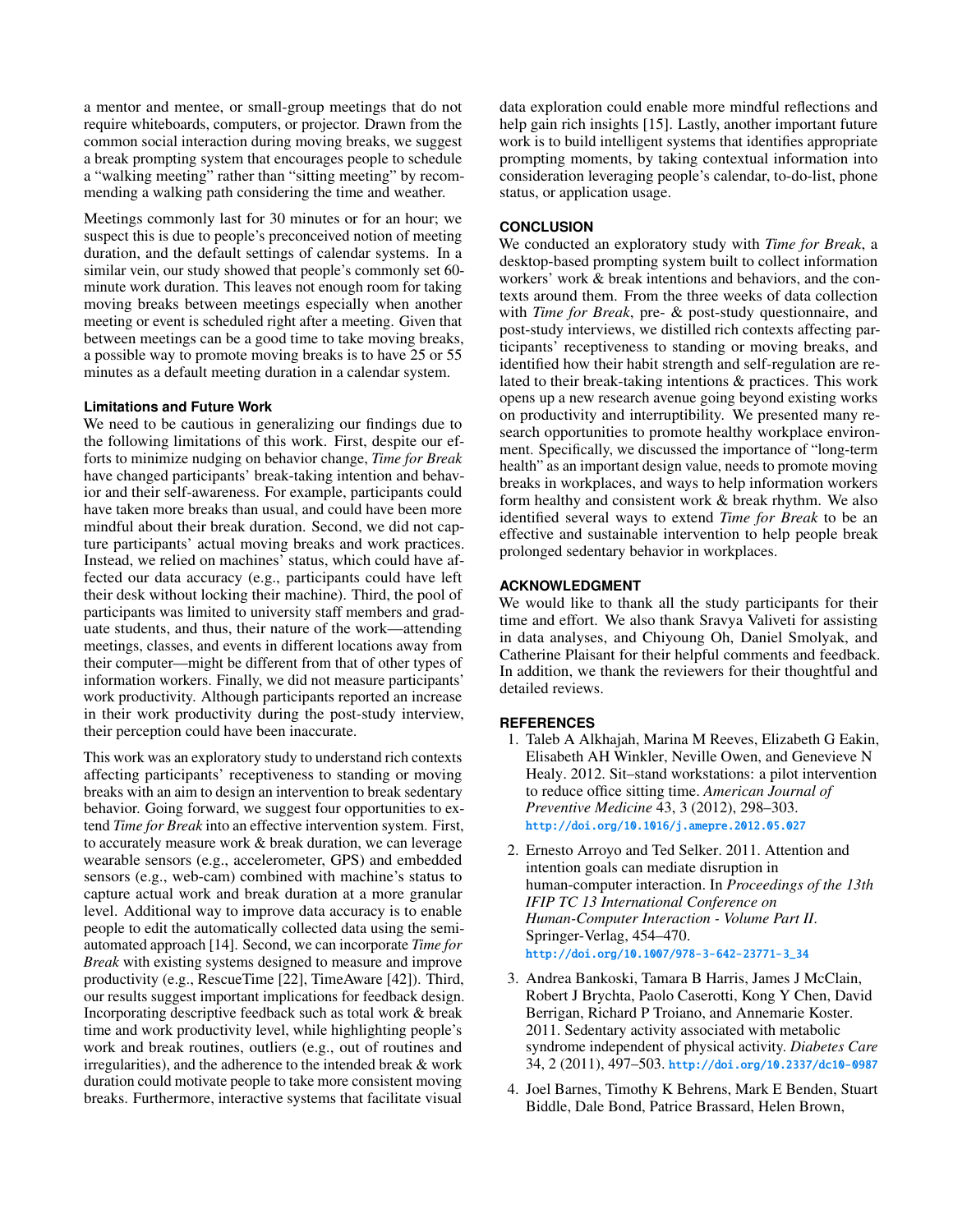Lucas Carr, Jean-Philippe Chaput, Hayley Christian, and others. 2012. Letter to the editor: standardized use of the terms "sedentary" and "sedentary behaviours". *Applied Physiology Nutrition and Metabolism-Physiologie Appliquee Nutrition Et Metabolisme* 37, 3 (2012), 540–542. <http://doi.org/10.1139/h2012-024>

- <span id="page-10-15"></span>5. Douglas M Bates. 2010. lme4: Mixed-effects modeling with R. (2010).
- <span id="page-10-4"></span>6. Stuart JH Biddle. 2007. Sedentary behavior. *American Journal of Preventive Medicine* 33, 6 (2007), 502–504. <http://doi.org/10.1016/j.amepre.2007.08.002>
- <span id="page-10-0"></span>7. Aviroop Biswas, Paul I Oh, Guy E Faulkner, Ravi R Bajaj, Michael A Silver, Marc S Mitchell, and David A Alter. 2015. Sedentary time and its association with risk for disease incidence, mortality, and hospitalization in adults: a systematic review and meta-analysis. *Annals of Internal Medicine* 162, 2 (2015), 123–132. <http://doi.org/10.7326/M14-1651>
- <span id="page-10-2"></span>8. Dale S Bond, J Graham Thomas, Hollie A Raynor, Jon Moon, Jared Sieling, Jennifer Trautvetter, Tiffany Leblond, and Rena R Wing. 2014. B-MOBILE - a smartphone-based intervention to reduce sedentary time in overweight/obese individuals: a within-subjects experimental trial. *PloS One* 9, 6 (2014), e100821. <http://doi.org/10.1371/journal.pone.0100821>
- <span id="page-10-14"></span>9. George EP Box and David R Cox. 1964. An analysis of transformations. *Journal of the Royal Statistical Society. Series B (Methodological)* (1964), 211–252.
- <span id="page-10-12"></span>10. Janice M Brown, William R Miller, and Lauren A Lawendowski. 1999. The self-regulation questionnaire. (1999).
- <span id="page-10-13"></span>11. Jude Buckley, Jason D Cohen, Arthur F Kramer, Edward McAuley, and Sean P Mullen. 2014. Cognitive control in the self-regulation of physical activity and sedentary behavior. *Frontiers in Human Neuroscience* 8 (2014). <http://doi.org/10.3389/fnhum.2014.00747>
- <span id="page-10-3"></span>12. Scott A Cambo, Daniel Avrahami, and Matthew L Lee. 2017. BreakSense: combining physiological and location sensing to promote mobility during work-breaks. In *Proceedings of the SIGCHI Conference on Human Factors in Computing Systems (CHI '17)*. ACM, 3595–3607. <http://doi.org/10.1145/3025453.3026021>
- <span id="page-10-6"></span>13. Josephine Y Chau, Michelle Daley, Scott Dunn, Anu Srinivasan, Anna Do, Adrian E Bauman, and Hidde P van der Ploeg. 2014. The effectiveness of sit-stand workstations for changing office workers' sitting time: results from the Stand@Work randomized controlled trial pilot. *International Journal of Behavioral Nutrition and Physical Activity* 11, 1 (2014), 127. <http://doi.org/10.1186/s12966-014-0127-7>
- <span id="page-10-17"></span>14. Eun Kyoung Choe, Saeed Abdullah, Mashfiqui Rabbi, Edison Thomaz, Daniel A Epstein, Felicia Cordeiro, Matthew Kay, Gregory D Abowd, Tanzeem Choudhury, James Fogarty, Bongshin Lee, Mark Matthews, and Julie A Kientz. 2017a. Semi-automated tracking: a

balanced approach for self-monitoring applications. *IEEE Pervasive Computing* 16, 1 (2017), 74–84. <http://doi.org/10.1109/MPRV.2017.18>

- <span id="page-10-19"></span>15. Eun Kyoung Choe, Bongshin Lee, Haining Zhu, Nathalie Henry Riche, and Dominikus Baur. 2017b. Understanding self-reflection: how people reflect on personal data through visual data exploration. In *Proceedings of the 11th EAI International Conference on Pervasive Computing Technologies for Healthcare (PervasiveHealth '17)*.
- <span id="page-10-5"></span>16. David E Conroy, Jaclyn P Maher, Steriani Elavsky, Amanda L Hyde, and Shawna E Doerksen. 2013. Sedentary behavior as a daily process regulated by habits and intentions. *Health Psychology* 32, 11 (2013), 1149. <http://doi.org/10.1037/a0031629>
- <span id="page-10-9"></span>17. Sunny Consolvo and Miriam Walker. 2003. Using the experience sampling method to evaluate ubicomp applications. *IEEE Pervasive Computing* 2, 2 (2003), 24–31. <http://doi.org/10.1109/MPRV.2003.1203750>
- <span id="page-10-11"></span>18. Mihaly Csikszentmihalyi and Reed Larson. 2014. Validity and reliability of the experience-sampling method. In *Flow and the Foundations of Positive Psychology*. Springer, 35–54. [http://doi.org/10.1007/978-94-017-9088-8\\_3](http://doi.org/10.1007/978-94-017-9088-8_3)
- <span id="page-10-8"></span>19. Mary Czerwinski, Ran Gilad-Bachrach, Shamsi Iqbal, and Gloria Mark. 2016. Challenges for designing notifications for affective computing systems. In *Proceedings of the 2016 ACM International Joint Conference on Pervasive and Ubiquitous Computing: Adjunct*. ACM, 1554–1559. <http://doi.org/10.1145/2968219.2968548>
- <span id="page-10-16"></span>20. Edward L Deci and Richard M Ryan. 2000. The "what" and "why" of goal pursuits: human needs and the self-determination of behavior. *Psychological Inquiry* 11, 4 (2000), 227–268. [http://doi.org/10.1207/S15327965PLI1104\\_01](http://doi.org/10.1207/S15327965PLI1104_01)
- <span id="page-10-10"></span>21. PACO Developers. 2010. PACO. <https://www.pacoapp.com/>. (2010). Accessed: 2018-01-05.
- <span id="page-10-18"></span>22. RescueTime Developers. 2008. RescueTime. <https://www.rescuetime.com>. (2008). Accessed: 2018-01-05.
- <span id="page-10-1"></span>23. DW Dunstan, Jo Salmon, Neville Owen, T Armstrong, PZ Zimmet, TA Welborn, AJ Cameron, T Dwyer, D Jolley, and JE Shaw. 2005. Associations of TV viewing and physical activity with the metabolic syndrome in Australian adults. *Diabetologia* 48, 11 (2005), 2254–2261. <http://doi.org/10.1007/s00125-005-1963-4>
- <span id="page-10-7"></span>24. Daniel A Epstein, Daniel Avrahami, and Jacob T Biehl. 2016. Taking 5: work-breaks, productivity, and opportunities for personal informatics for knowledge workers. In *Proceedings of the SIGCHI Conference on Human Factors in Computing Systems (CHI '16)*. ACM, 673–684. <http://doi.org/10.1145/2858036.2858066>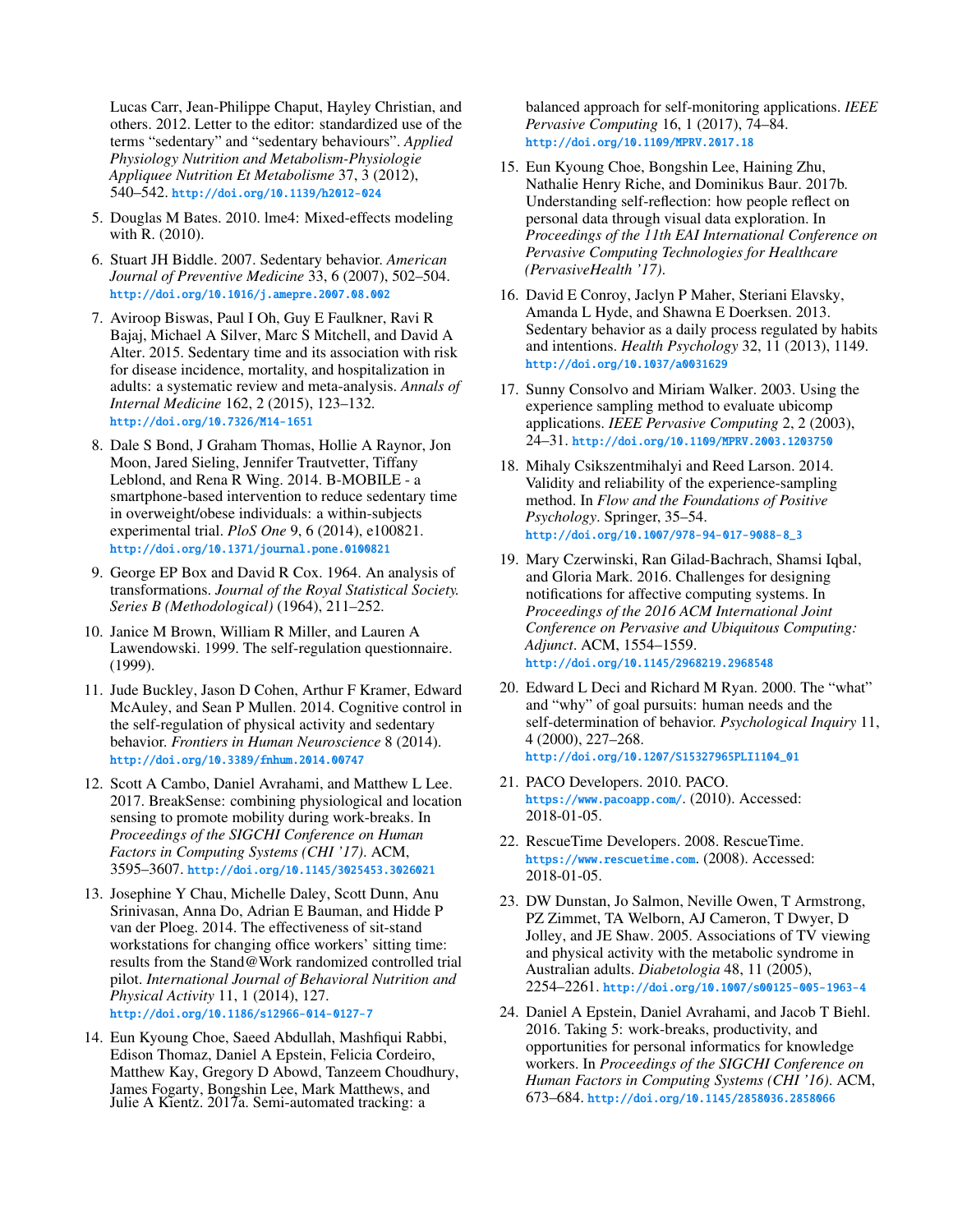- <span id="page-11-13"></span>25. Brian J Fogg. 2009. A behavior model for persuasive design. In *Proceedings of the 4th international Conference on Persuasive Technology*. ACM, 40. <http://doi.org/10.1145/1541948.1541999>
- <span id="page-11-16"></span>26. Clive J Fullagar and E Kevin Kelloway. 2009. Flow at work: an experience sampling approach. *Journal of Occupational and Organizational Psychology* 82, 3 (2009), 595–615.

<http://doi.org/10.1348/096317908X357903>

- <span id="page-11-18"></span>27. Benjamin Gardner, Charles Abraham, Phillippa Lally, and Gert-Jan de Bruijn. 2012. Towards parsimony in habit measurement: testing the convergent and predictive validity of an automaticity subscale of the self-report habit index. *International Journal of Behavioral Nutrition and Physical Activity* 9, 1 (2012), 102. <http://doi.org/10.1186/1479-5868-9-102>
- <span id="page-11-9"></span>28. Nicholas D Gilson, Alessandro Suppini, Gemma C Ryde, Helen E Brown, and Wendy J Brown. 2012. Does the use of standing "hot" desks change sedentary work time in an open plan office? *Preventive Medicine* 54, 1 (2012), 65–67. <http://doi.org/10.1016/j.ypmed.2011.10.012>
- <span id="page-11-0"></span>29. Anders Grøntved and Frank B Hu. 2011. Television viewing and risk of type 2 diabetes, cardiovascular disease, and all-cause mortality: a meta-analysis. *JAMA* 305, 23 (2011), 2448–2455. <https://doi.org/10.1001/jama.2011.812>
- <span id="page-11-1"></span>30. Genevieve N Healy, David W Dunstan, Jonathan E Shaw, Paul Z Zimmet, and Neville Owen. 2006. Beneficial associations of physical activity with 2-h but not fasting blood glucose in Australian adults. *Diabetes Care* 29, 12 (2006), 2598–2604. <http://doi.org/10.2337/dc06-0313>
- <span id="page-11-15"></span>31. Joel M Hektner, Jennifer A Schmidt, and Mihaly Csikszentmihalyi. 2007. *Experience sampling method: Measuring the quality of everyday life*. Sage.
- <span id="page-11-6"></span>32. Frank B Hu, Tricia Y Li, Graham A Colditz, Walter C Willett, and JoAnn E Manson. 2003. Television watching and other sedentary behaviors in relation to risk of obesity and type 2 diabetes mellitus in women. *Jama* 289, 14 (2003), 1785–1791.

<http://doi.org/10.1001/jama.289.14.1785>

- <span id="page-11-11"></span>33. Scott Hudson, James Fogarty, Christopher Atkeson, Daniel Avrahami, Jodi Forlizzi, Sara Kiesler, Johnny Lee, and Jie Yang. 2003. Predicting human interruptibility with sensors: A wizard of oz feasibility study. In *Proceedings of the SIGCHI Conference on Human factors in Computing Systems (CHI '03)*. ACM, 257–264. <http://doi.org/10.1145/642611.642657>
- <span id="page-11-17"></span>34. Stephen Intille, Caitlin Haynes, Dharam Maniar, Aditya Ponnada, and Justin Manjourides. 2016. µEMA: Microinteraction-based ecological momentary assessment (EMA) using a smartwatch. In *Proceedings of the 2016 ACM International Joint Conference on Pervasive and Ubiquitous Computing*. ACM, 1124–1128. <http://doi.org/10.1145/2971648.2971717>
- <span id="page-11-12"></span>35. Shamsi T Iqbal and Brian P Bailey. 2005. Investigating the effectiveness of mental workload as a predictor of opportune moments for interruption. In *CHI'05 Extended Abstracts on Human Factors in Computing Systems*. ACM, 1489–1492. <http://doi.org/10.1145/1056808.1056948>
- <span id="page-11-10"></span>36. Shamsi T Iqbal and Brian P Bailey. 2008. Effects of intelligent notification management on users and their tasks. In *Proceedings of the SIGCHI Conference on Human Factors in Computing Systems (CHI '08)*. ACM, 93–102. <http://doi.org/10.1145/1357054.1357070>
- <span id="page-11-3"></span>37. Quintus R Jett and Jennifer M George. 2003. Work interrupted: a closer look at the role of interruptions in organizational life. *Academy of Management Review* 28, 3 (2003), 494–507. <http://doi.org/10.5465/AMR.2003.10196791>
- <span id="page-11-4"></span>38. Jing Jin and Laura A Dabbish. 2009. Self-interruption on the computer: a typology of discretionary task interleaving. In *Proceedings of the SIGCHI conference on Human Factors in Computing Systems (CHI '09)*. ACM, 1799–1808. <http://doi.org/10.1145/1518701.1518979>
- <span id="page-11-8"></span>39. Dinesh John, Dixie L Thompson, Hollie Raynor, Kenneth Bielak, Bob Rider, and David R Bassett. 2011. Treadmill workstations: a worksite physical activity intervention in overweight and obese office workers. *Journal of Physical Activity and Health* 8, 8 (2011), 1034–1043. <http://doi.org/10.1123/jpah.8.8.1034>
- <span id="page-11-7"></span>40. Peter T Katzmarzyk, Timothy S Church, Cora L Craig, and Claude Bouchard. 2009. Sitting time and mortality from all causes, cardiovascular disease, and cancer. *Medicine & Science in Sports & Exercise* 41, 5 (2009), 998–1005.

<https://doi.org/10.1249/MSS.0b013e3181930355>

- <span id="page-11-2"></span>41. Sarah K Keadle, David E Conroy, Matthew P Buman, David W Dunstan, and Charles E Matthews. 2017. Targeting reductions in sitting time to increase physical activity and improve health. *Medicine and Science in Sports and Exercise* (2017). <http://doi.org/10.1249/MSS.0000000000001257>
- <span id="page-11-19"></span>42. Young-Ho Kim, Jae Ho Jeon, Eun Kyoung Choe, Bongshin Lee, KwonHyun Kim, and Jinwook Seo. 2016. TimeAware: leveraging framing effects to enhance personal productivity. In *Proceedings of the SIGCHI Conference on Human Factors in Computing Systems (CHI '16)*. ACM, 272–283. <http://doi.org/10.1145/2858036.2858428>
- <span id="page-11-14"></span>43. Reed Larson and Mihaly Csikszentmihalyi. 1983. The experience sampling method. *New Directions for Methodology of Social & Behavioral Science* (1983).
- <span id="page-11-5"></span>44. Jaclyn P Maher and David E Conroy. 2015. Habit strength moderates the effects of daily action planning prompts on physical activity but not sedentary behavior. *Journal of Sport and Exercise Psychology* 37, 1 (2015), 97–107. <http://doi.org/10.1123/jsep.2014-0258>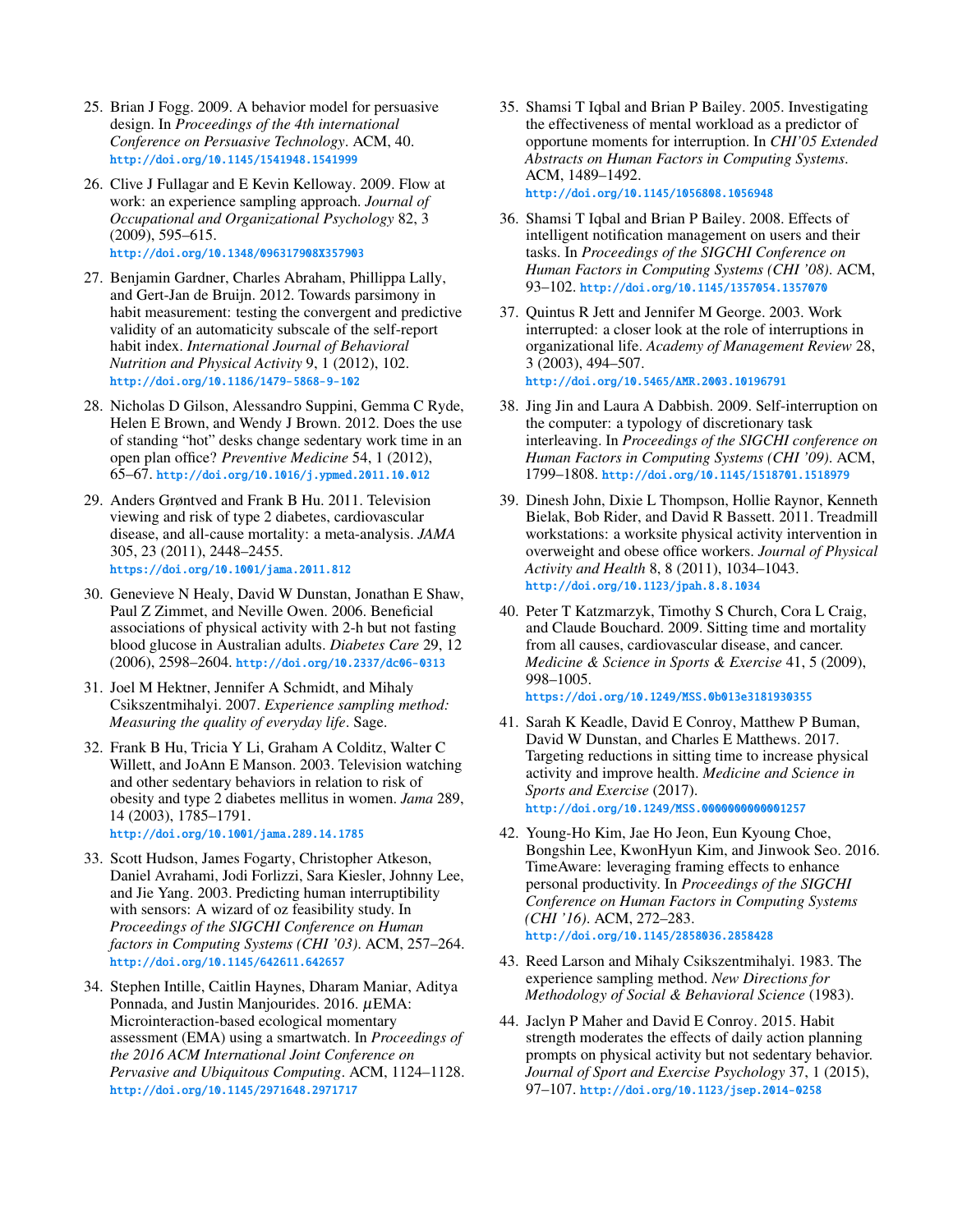- <span id="page-12-7"></span>45. Gloria Mark, Victor M Gonzalez, and Justin Harris. 2005. No task left behind?: examining the nature of fragmented work. In *Proceedings of the SIGCHI Conference on Human factors in Computing Systems (CHI '05)*. ACM, 321–330. <http://doi.org/10.1145/1054972.1055017>
- <span id="page-12-15"></span>46. Gloria Mark, Shamsi T Iqbal, Mary Czerwinski, and Paul Johns. 2014. Bored mondays and focused afternoons: the rhythm of attention and online activity in the workplace. In *Proceedings of the SIGCHI Conference on Human Factors in Computing Systems (CHI '14)*. ACM, 3025–3034. <http://doi.org/10.1145/2556288.2557204>
- <span id="page-12-0"></span>47. Shelly K McCrady and James A Levine. 2009. Sedentariness at work: how much do we really sit? *Obesity* 17, 11 (2009), 2103–2105. <http://doi.org/10.1038/oby.2009.117>
- <span id="page-12-20"></span>48. Matthew B Miles, A Michael Huberman, and J Saldana. 1984. Qualitative data analysis: a sourcebook. *Beverly Hills* (1984).
- <span id="page-12-6"></span>49. Dan Morris, AJ Brush, and Brian R Meyers. 2008. SuperBreak: using interactivity to enhance ergonomic typing breaks. In *Proceedings of the SIGCHI Conference on Human Factors in Computing Systems (CHI '08)*. ACM, 1817–1826. <http://doi.org/10.1145/1357054.1357337>
- <span id="page-12-11"></span>50. U.S. Bureau of Labor Statistics. 2016. Employed persons working and time spent working on days worked by fulland part-time status and sex, jobholding status, educational attainment, and day of week, 2016 annual averages. <https://www.bls.gov/news.release/atus.t04.htm>. (2016).

Accessed: 2018-01-05.

- <span id="page-12-10"></span>51. Neville Owen, Adrian Bauman, and Wendy Brown. 2009. Too much sitting: a novel and important predictor of chronic disease risk? *British Journal of Sports Medicine* 43, 2 (2009), 81–83. <http://doi.org/10.1136/bjsm.2008.055269>
- <span id="page-12-3"></span>52. Neville Owen, Geneviève N Healy, Charles E Matthews, and David W Dunstan. 2010. Too much sitting: the population-health science of sedentary behavior. *Exercise and Sport Sciences Reviews* 38, 3 (2010), 105. <http://doi.org/10.1097/JES.0b013e3181e373a2>
- <span id="page-12-1"></span>53. Sharon Parry and Leon Straker. 2013. The contribution of office work to sedentary behaviour associated risk. *BMC Public Health* 13, 1 (2013), 296. <https://doi.org/10.1186/s12966-017-0525-8>
- <span id="page-12-9"></span>54. Russell R Pate, Jennifer R O'neill, and Felipe Lobelo. 2008. The evolving definition of "sedentary". *Exercise and Sport Sciences Reviews* 36, 4 (2008), 173–178. <http://doi.org/10.1097/JES.0b013e3181877d1a>
- <span id="page-12-14"></span>55. Christine A Pellegrini, Sara A Hoffman, Elyse R Daly, Manuel Murillo, Gleb Iakovlev, and Bonnie Spring. 2015. Acceptability of smartphone technology to interrupt sedentary time in adults with diabetes. *Translational Behavioral Medicine* 5, 3 (2015), 307–314. <http://doi.org/10.1007/s13142-015-0314-3>
- <span id="page-12-5"></span>56. Ian Renfree and Anna Cox. 2016. Tangibly Reducing Sedentariness in Office Workers. Association for Computing Machinery (ACM).
- <span id="page-12-12"></span>57. Cormac G Ryan, Philippa M Dall, Malcolm H Granat, and P Margaret Grant. 2011. Sitting patterns at work: objective measurement of adherence to current recommendations. *Ergonomics* 54, 6 (2011), 531–538. <http://doi.org/10.1080/00140139.2011.570458>
- <span id="page-12-17"></span>58. Christie Napa Scollon, Chu-Kim Prieto, and Ed Diener. 2009. Experience sampling: promises and pitfalls, strength and weaknesses. In *Assessing Well-Being*. Springer, 157–180. [http://doi.org/10.1007/978-90-481-2354-4\\_8](http://doi.org/10.1007/978-90-481-2354-4_8)
- <span id="page-12-18"></span>59. Katie A Siek, Gillian R Hayes, Mark W Newman, and John C Tang. 2014. Field deployments: knowing from using in context. In *Ways of Knowing in HCI*. Springer, 119–142. [http://doi.org/10.1007/978-1-4939-0378-8\\_6](http://doi.org/10.1007/978-1-4939-0378-8_6)
- <span id="page-12-2"></span>60. Richard Spinney, Lee Smith, Marcella Ucci, Abigail Fisher, Marina Konstantatou, Alexia Sawyer, Jane Wardle, and Alexi Marmot. 2015. Indoor tracking to understand physical activity and sedentary behaviour: Exploratory study in UK office buildings. *PloS One* 10, 5 (2015), e0127688. <http://doi.org/10.1371/journal.pone.0127688>
- <span id="page-12-21"></span>61. Katarzyna Stawarz, Anna L Cox, and Ann Blandford. 2015. Beyond self-tracking and reminders: designing smartphone apps that support habit formation. In *Proceedings of the SIGCHI Conference on Human Factors in Computing Systems (CHI '15)*. ACM, 2653–2662. <http://doi.org/10.1145/2702123.2702230>
- <span id="page-12-13"></span>62. Dejal System. 2017. Time Out. <http://www.dejal.com/timeout/>. (2017). Accessed: 2018-01-05.
- <span id="page-12-16"></span>63. Sabrina Thai and Elizabeth Page-Gould. 2017. Experiencesampler: an open-source scaffold for building experience sampling smartphone apps. (2017). <http://doi.org/10.1037/met0000151>
- <span id="page-12-8"></span>64. Mark S Tremblay, Salomé Aubert, Joel D Barnes, Travis J Saunders, Valerie Carson, Amy E Latimer-Cheung, Sebastien FM Chastin, Teatske M Altenburg, and Mai JM Chinapaw. 2017. Sedentary behavior research network (SBRN) - terminology consensus project process and outcome. *International Journal of Behavioral Nutrition and Physical Activity* 14, 1 (2017), 75. <http://doi.org/10.1186/s12966-017-0525-8>
- <span id="page-12-4"></span>65. Saskia Van Dantzig, Gijs Geleijnse, and Aart Tijmen van Halteren. 2013. Toward a persuasive mobile application to reduce sedentary behavior. *Personal and Ubiquitous Computing* 17, 6 (2013), 1237–1246. <http://doi.org/10.1007/s00779-012-0588-0>
- <span id="page-12-19"></span>66. Bas Verplanken and Sheina Orbell. 2003. Reflections on past behavior: a self-report index of habit strength. *Journal of Applied Social Psychology* 33, 6 (2003), 1313–1330. <http://doi.org/10.1111/j.1559-1816.2003.tb01951.x>